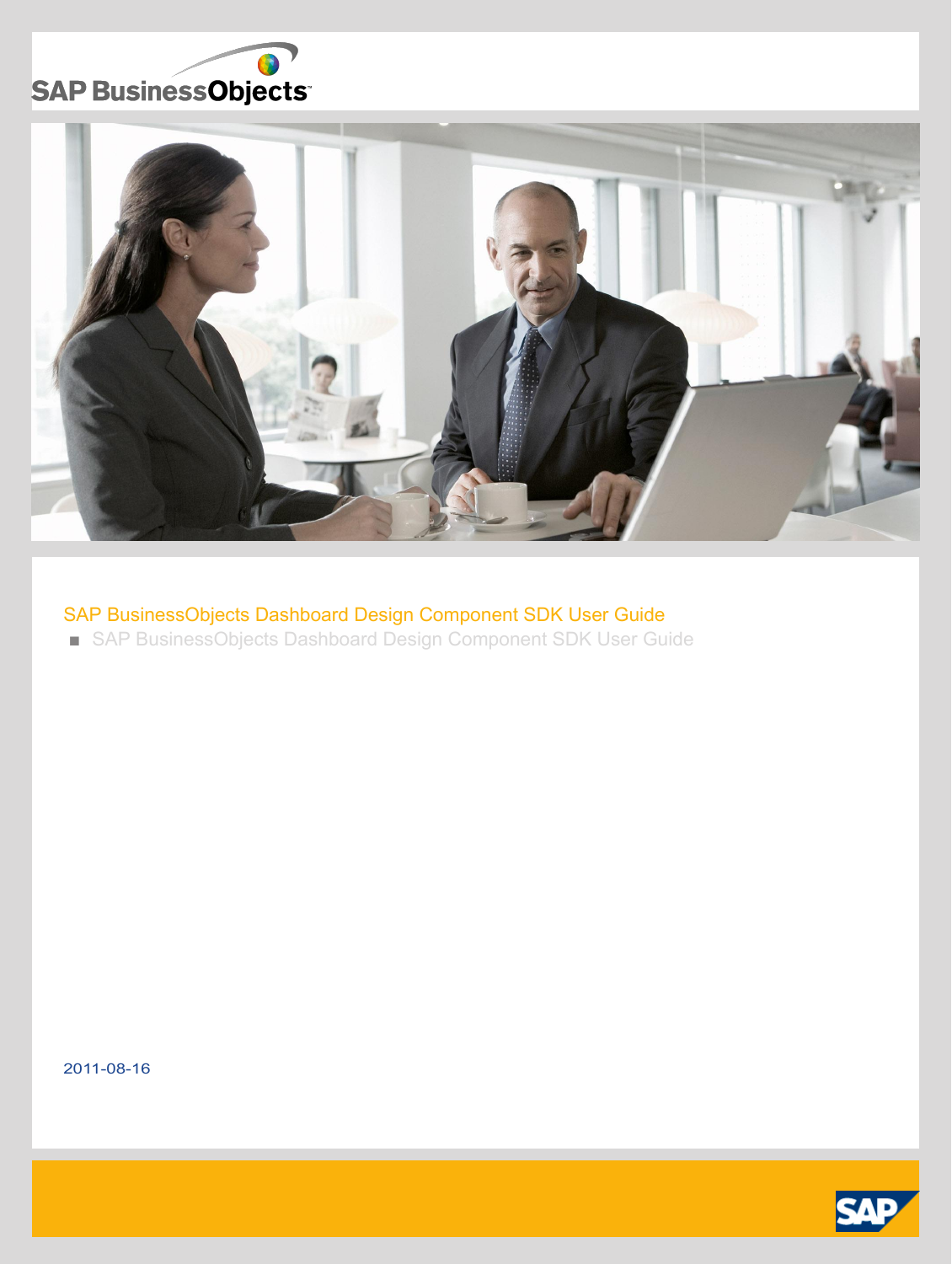#### Copyright

© 2011 SAP AG. All rights reserved.SAP, R/3, SAP NetWeaver, Duet, PartnerEdge, ByDesign, SAP BusinessObjects Explorer, StreamWork, and other SAP products and services mentioned herein as well as their respective logos are trademarks or registered trademarks of SAP AG in Germany and other countries.Business Objects and the Business Objects logo, BusinessObjects, Crystal Reports, Crystal Decisions, Web Intelligence, Xcelsius, and other Business Objects products and services mentioned herein as well as their respective logos are trademarks or registered trademarks of Business Objects Software Ltd. Business Objects is an SAP company.Sybase and Adaptive Server, iAnywhere, Sybase 365, SQL Anywhere, and other Sybase products and services mentioned herein as well as their respective logos are trademarks or registered trademarks of Sybase, Inc. Sybase is an SAP company. All other product and service names mentioned are the trademarks of their respective companies. Data contained in this document serves informational purposes only. National product specifications may vary.These materials are subject to change without notice. These materials are provided by SAP AG and its affiliated companies ("SAP Group") for informational purposes only, without representation or warranty of any kind, and SAP Group shall not be liable for errors or omissions with respect to the materials. The only warranties for SAP Group products and services are those that are set forth in the express warranty statements accompanying such products and services, if any. Nothing herein should be construed as constituting an additional warranty.

2011-08-16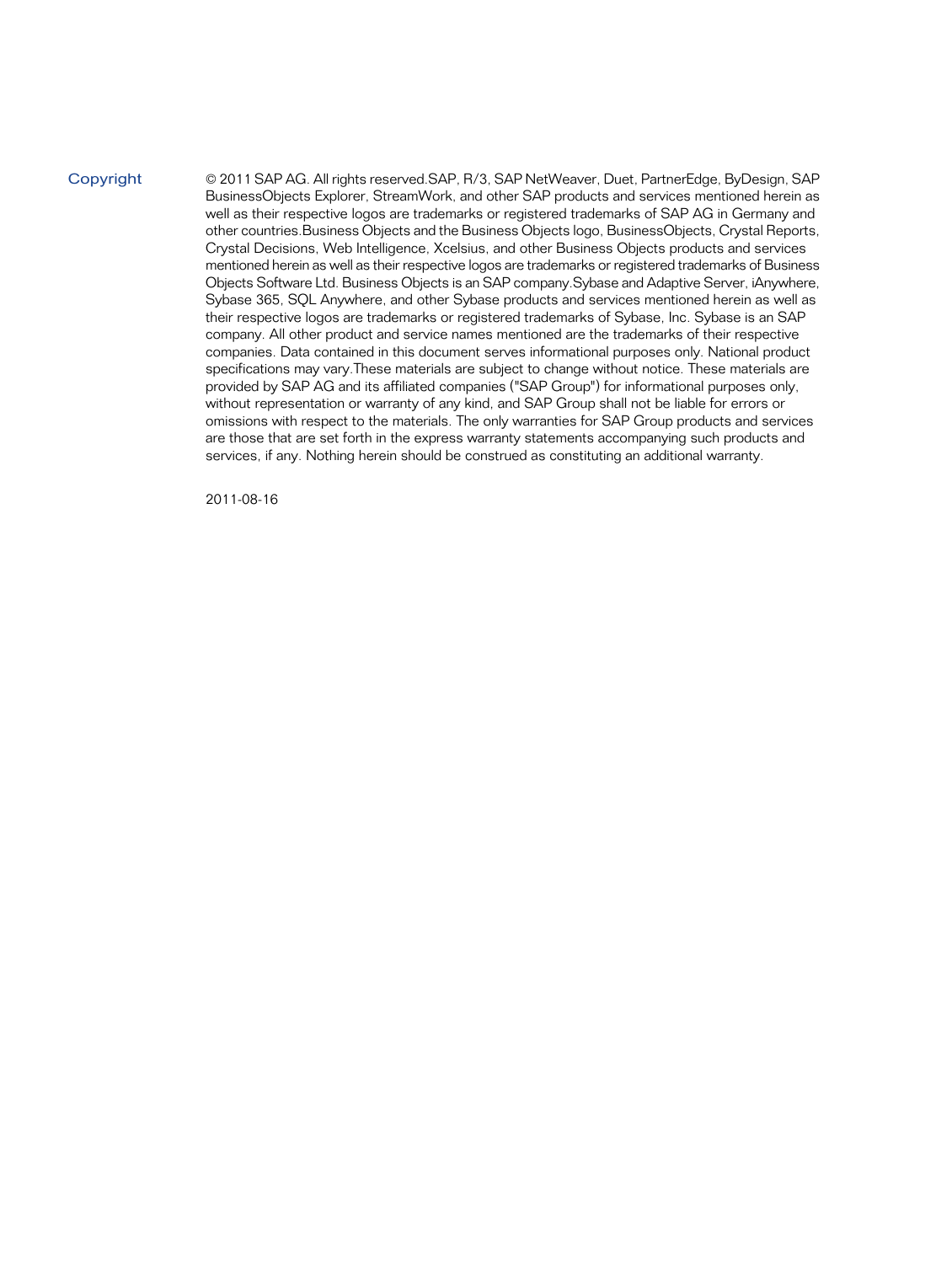# **Contents**

| Chapter 1            |  |
|----------------------|--|
| <b>Chapter 2</b>     |  |
| Chapter 3            |  |
| <b>Chapter 4</b>     |  |
| 4.1                  |  |
| 4.1.1                |  |
| 4.1.2                |  |
| 4.2                  |  |
| 4.3                  |  |
| <b>Chapter 5</b>     |  |
| 5.1                  |  |
| Chapter <sub>6</sub> |  |
| 6.1                  |  |
| 6.2                  |  |
| <b>Chapter 7</b>     |  |
| <b>Chapter 8</b>     |  |
| 8.1                  |  |
| 8.2                  |  |
| 8.3                  |  |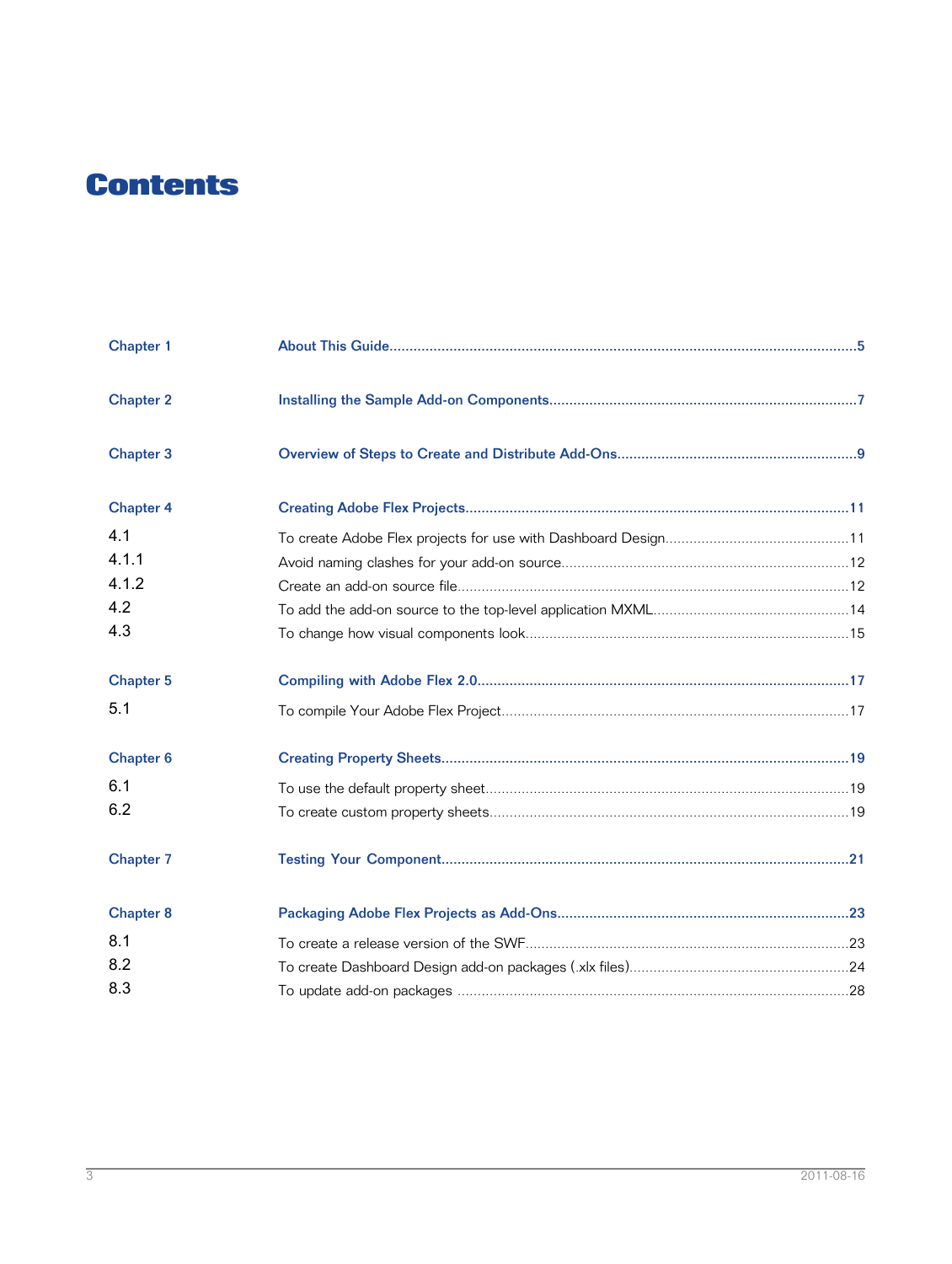| <b>Chapter 9</b>  |                                                                     |  |
|-------------------|---------------------------------------------------------------------|--|
| Chapter 10        | Appendix A: Dashboard Design Default Property Sheet API Reference31 |  |
| 10.1              |                                                                     |  |
| 10.2              |                                                                     |  |
| 10.3              |                                                                     |  |
| 10.4              |                                                                     |  |
| 10.5              |                                                                     |  |
| 10.6              |                                                                     |  |
| Chapter 11        |                                                                     |  |
| 11.1              |                                                                     |  |
| 11.2              |                                                                     |  |
| 11.2.1            |                                                                     |  |
| 11.2.2            |                                                                     |  |
| 11.2.3            |                                                                     |  |
| 11.2.4            |                                                                     |  |
| 11.3              |                                                                     |  |
| 11.4              |                                                                     |  |
| <b>Chapter 12</b> |                                                                     |  |
| <b>Appendix A</b> |                                                                     |  |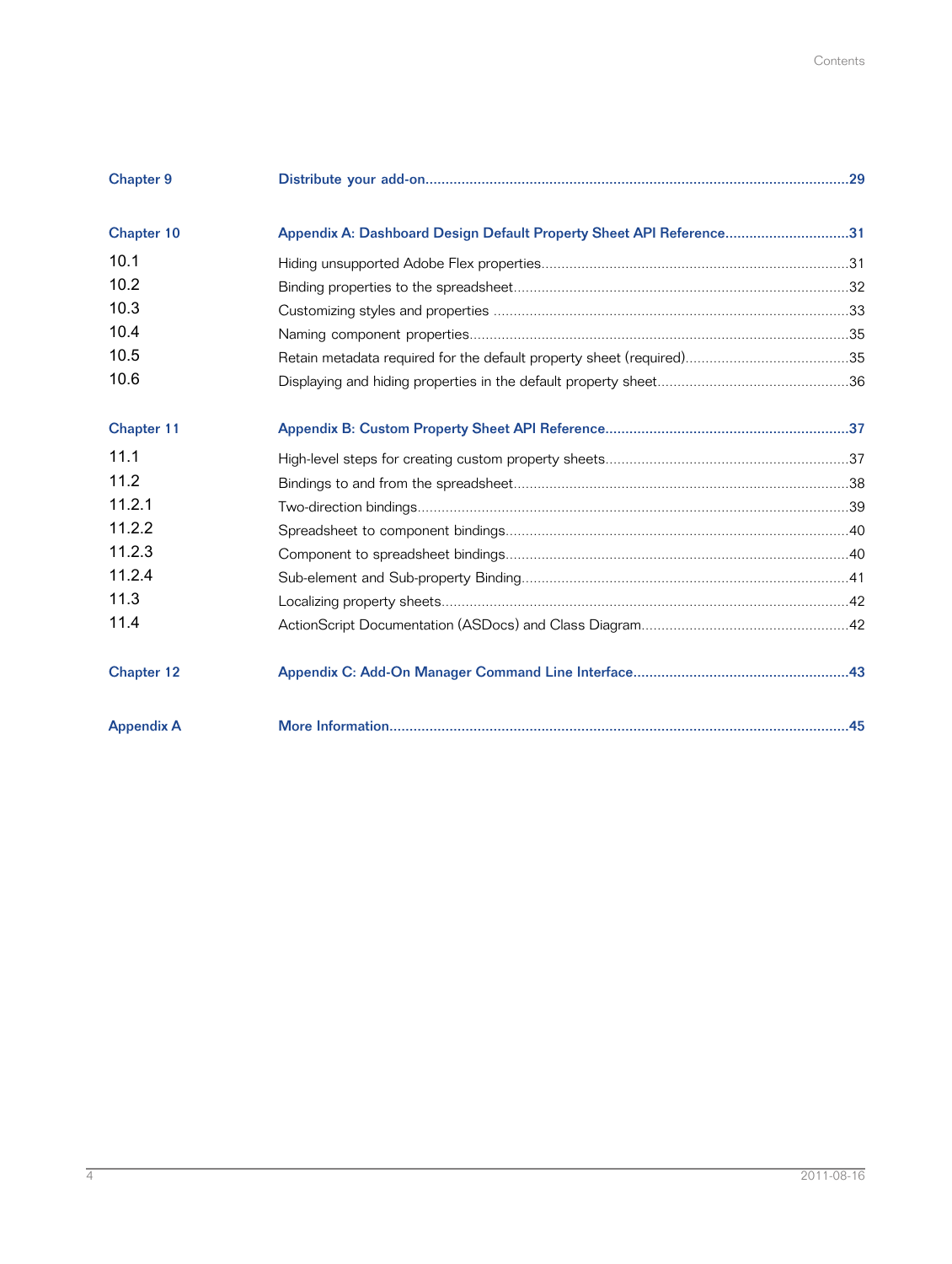# **About This Guide**

<span id="page-4-0"></span>Dashboard Design gives users the capability to easily visualize complex data modeled in Excel. The Dashboard Design Component SDK enables Flex developers to add new components in Dashboard Design. Flex developers can convert any flex widget or component and add it to the Dashboard Design designer.

### **Note:**

The Dashboard Design Component SDK is for use with Adobe Flex SDK 2.0.1 Hotfix 3 only.

The SDK enables Adobe Flex developers to:

- Create new Adobe Flex visual components, such as charts and gauges.
- Create custom Adobe Flex connections.
- Add support for additional Excel functions using Adobe Flex.
- Take existing Adobe Flex components and re-use them within Dashboard Design.
- Package components as add-ons for installing into Dashboard Design.

#### **Note:**

The Dashboard Design Component SDK is available in English only.

#### **Who should read this guide**

Adobe Flex developers who want to understand how to develop new or re-use existing Adobe Flex components within Dashboard Design.

This guide assumes that you are familiar with Dashboard Design and also with using Adobe Flex Builder 3 and writing ActionScript.

### **Note:**

Before using this guide, check for any changes or updates in the Dashboard Design Component SDK Release Notes and Dashboard Design Component SDK Installation Guide.

#### **Known Issues and Workarounds**

For informationabout knownissuesand workarounds for the Dashboard Design Component SDK, refer to the SAP BusinessObjects Dashboard Design Component SDK Release Notes.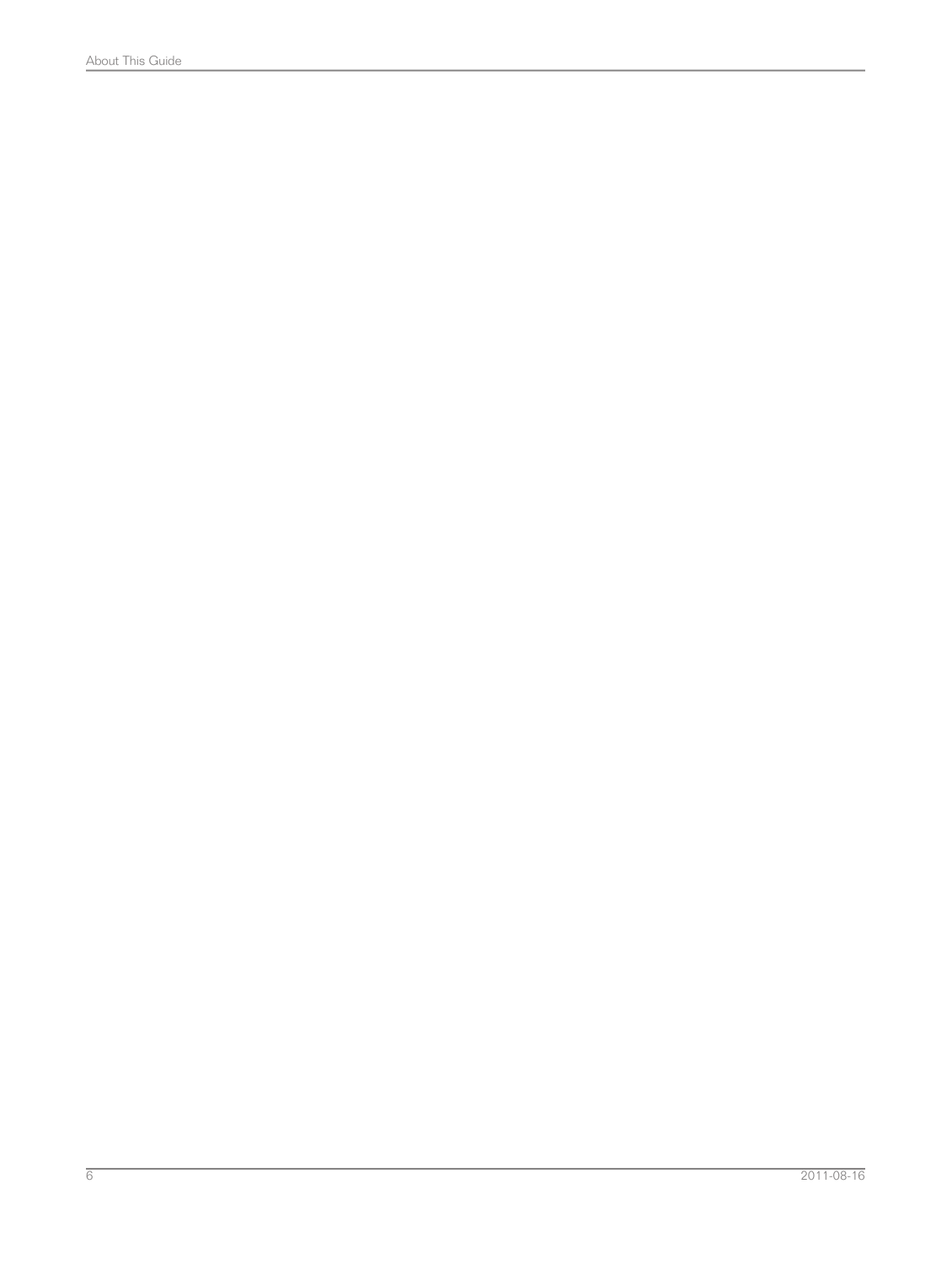# **Installing the Sample Add-on Components**

- <span id="page-6-0"></span>• Dashboard Design with Service Pack 3 is installed.
- Dashboard Design Component SDK is installed.

## **Note:**

For more information about installing the SDK, see the SAP BusinessObjects Dashboard Design Installation Guide and the SAP BusinessObjects Dashboard Design Component SDK Installation Guide.

Dashboard Design includes several sample add-ons that were created using the Component SDK. When you install Dashboard Design with the Component SDK, the sample files are saved in the Dashboard Design program folder in the path: . . . \Xcelsius\SDK\Samples. Each add-on sample includes the add-on file (.xlx file type) and all the source files for the add-on.

You can add the Dashboard Design Component SDK samples to Dashboard Design using one of the following methods:

• Use the Dashboard Design Add-On Manager.

For more information about the integrated Add-On Manager, refer to the "Customizing Dashboard Design with Add-Ons" section in the SAP BusinessObjects Dashboard Design User Guide.

Use the command-line version of the Add-On Manager to install each of the sample add-on  $(.x1x)$ files.

For more information about using the Add-On Manager command line, see [Appendix](#page-42-0) C: Add-On Manager [Command](#page-42-0) Line Interface.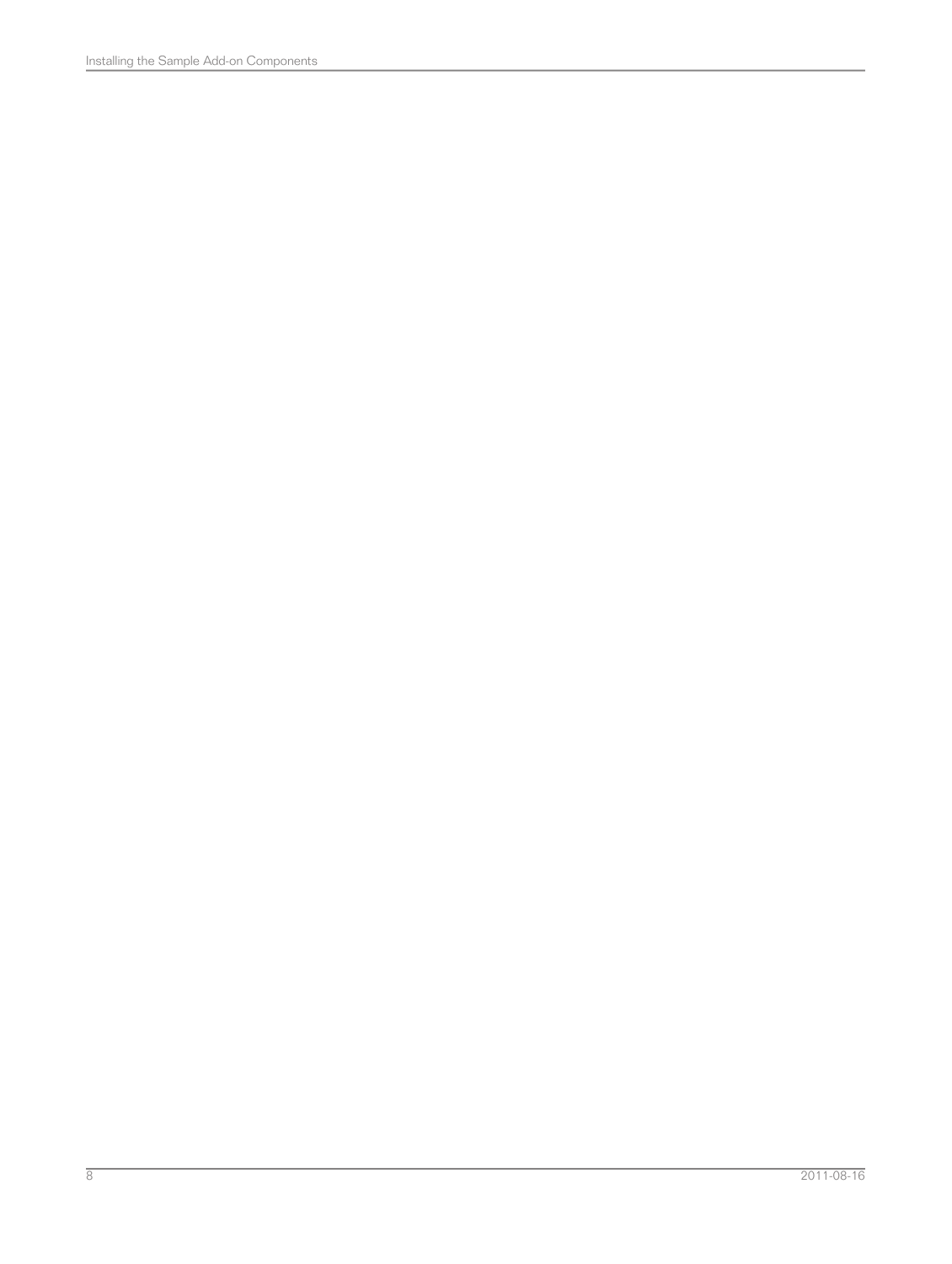# **Overview of Steps to Create and Distribute Add-Ons**

<span id="page-8-0"></span>Develop and test your component:

- Create or re-use an existing Adobe Flex component.
	- For visual components, use the Dashboard Design Default Property Sheet or create your own custom property sheet using the property sheet API. For additional information about using the Dashboard Design Default Property Sheet, see Appendix A: [Dashboard](#page-30-0) Design Default Property Sheet API [Reference](#page-30-0).
	- For custom connections, create your own property sheet for each connection using the property sheet API.

## **Note:**

Excel functions do not use property sheets in Dashboard Design.

- Package the Debug version of your component as a Dashboard Design add-on (as an .  $x1x$  file type) using the Dashboard Design Add-On Packager.
- Install your add-on using the Add-On Manager in Dashboard Design or the command-line version.
- Test your installed add-on component.

Package and distribute your component:

- Package the Release Build version of your component as an add-on (as an  $.x1x$  file type) for distribution using the Dashboard Design Add-On Packager.
- Distribute your add-on to Dashboard Design users.
- Dashboard Design users install your add-on into Dashboard Design using the Add-On Manager or the command-line version.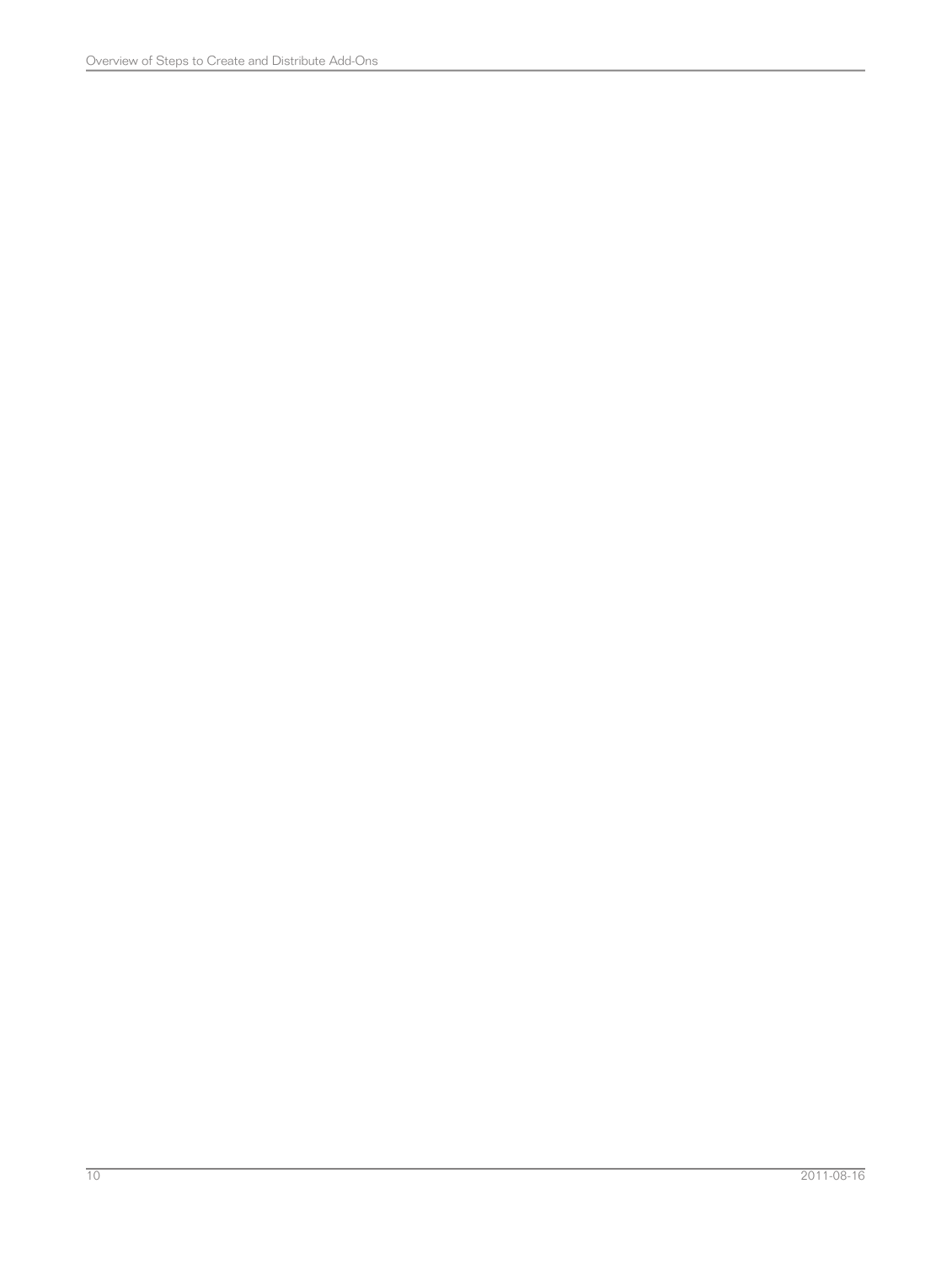# **Creating Adobe Flex Projects**

<span id="page-10-0"></span>Add-ons for Dashboard Design are created as Adobe Flex projects. You can create three types of Adobe Flex projects to extend Dashboard Design functionality: visual components, custom connections, and Excel functions.

After your add-on is added to Dashboard Design, visual components are accessible from the "Component" browser, custom connections are available in the Data Manager, and custom Excel functions are invisible during design time but, if they are used in the Excel spreadsheet, they execute in preview or export mode.

The process for creating the Adobe Flex project for each type of add-on is basically the same, although there are some steps that are specific to the add-on type.

To create Adobe Flex projects for Dashboard Design, the Dashboard Design SDK Framework must be included in your Adobe Flex project. Before you create a project, make sure xcelsiusframework.swc is installed in the *<flex\_sdk\_2>*/frameworks/libs folder (For example, C:\Program Files\Adobe\Flex Builder3\sdks\2.0.1\frameworks\libs).

For more information see the Dashboard Design Component SDK Installation Guide.

## <span id="page-10-1"></span>**4.1 To create Adobe Flex projects for use with Dashboard Design**

Create a basic Adobe Flex project:

- **1.** Start Adobe Flex Builder 3
- **2.** Select **File** > **New** > **Flex Project**. The "New Flex Project" wizard opens.
- **3.** Set the **project name** and **location** for the type of add-on you are creating.

### **Note:**

If the **Use Default Location** option is selected, your Adobe Flex Project is created in your workspace, which is MyDocuments\Flex Builder 3 by default.

The following table lists sample project names and locations for each add-on type:

| <b>Add-on Type</b> | <b>Project Name</b> | <b>Location</b>                                          |
|--------------------|---------------------|----------------------------------------------------------|
| Visual Component   | MyComponentSource   | C:\xcelsius2008\componentde<br>veloper\MyComponentSource |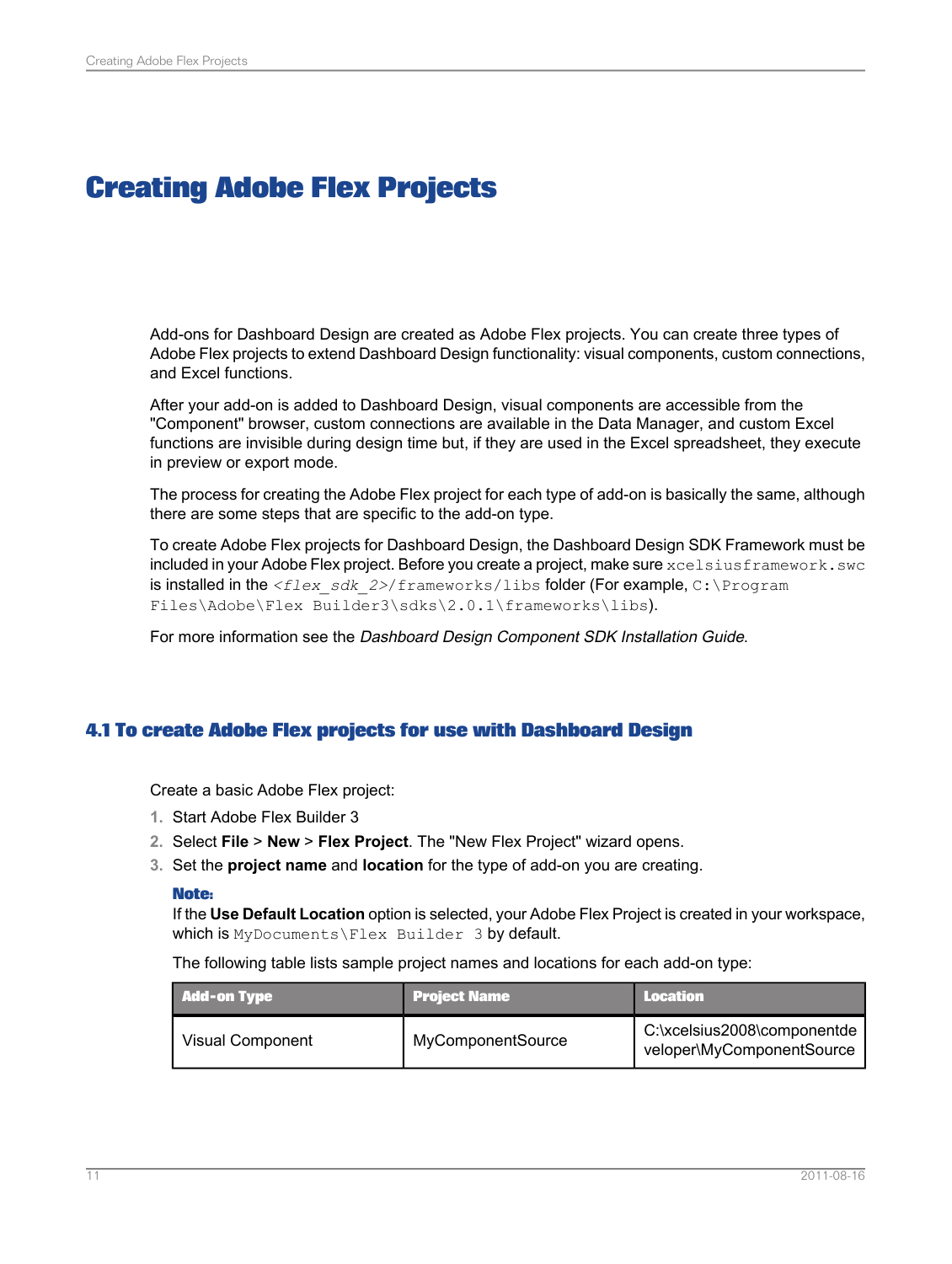| <b>Add-on Type</b>    | <b>Project Name</b>   | <b>Location</b>                                                  |
|-----------------------|-----------------------|------------------------------------------------------------------|
| Connection            | MyConnectionSource    | C:\xcelsius2008\comonentde<br>veloper\MyConnectionSource         |
| <b>Excel Function</b> | MyExcelFunctionSource | C:\xcelsius2008\componentde<br>veloper\MyExcelFunction<br>Source |

**4.** Click **Finish** to create your Adobe Flex Project.

The Adobe Flex project is created in the specified location.

After you create a basic Adobe Flex project, you need to compile it using Adobe Flex 2.

## <span id="page-11-0"></span>**4.1.1 Avoid naming clashes for your add-on source**

Many Adobe Flex developers can create new components for Dashboard Design and each component must have a unique name.To avoid name clashes with other developed add-ons, use a fully-qualified, unique class name that consists of the package name and your class name.

**1.** Decide on a package name for your component based on your company name and project name. The Dashboard Design Component SDK sample package names are based on company name and product name. This is a common practice for package names.

For example: com.businessobjects.xcelsius.sdk.samples

- **2.** Open your Adobe Flex project in Adobe Flex Builder.
- **3.** Select **File** > **New** > **Folder**.
- **4.** Type your package name.

Hint: If you use a package name that contains backslashes (\) sub-folders are also created.

For example: com\businessobjects\xcelsius\sdk\samples

**5.** Click **Finish**.

<span id="page-11-1"></span>The package folder(s) are created and added to the Adobe Flex project.

## **4.1.2 Create an add-on source file**

Since Adobe creates the Adobe Flex components using ActionScript, we recommend using ActionScript to develop components for Dashboard Design.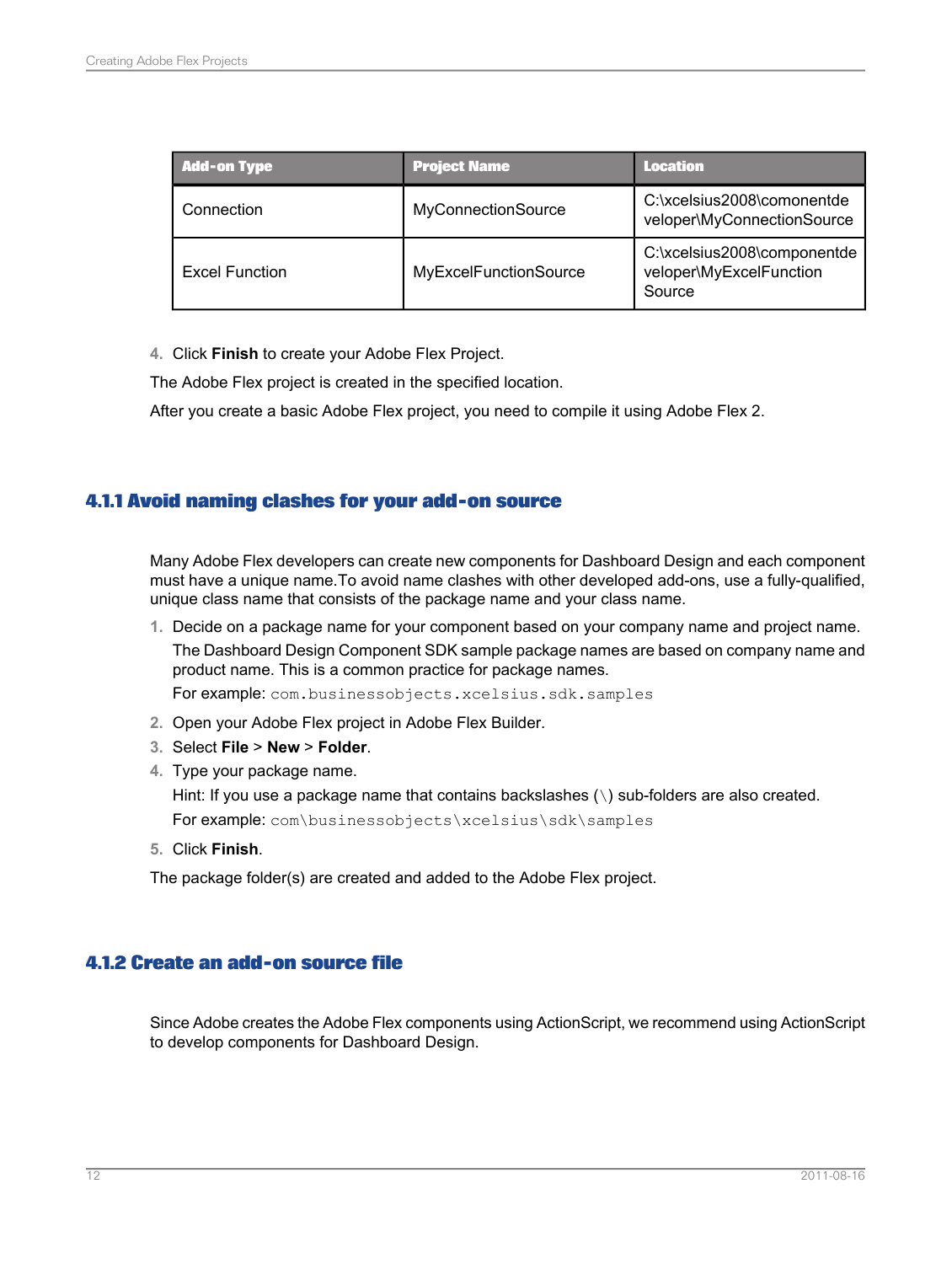To avoid naming clashes, place your add-on source class in a package. For example, the following code sample creates a package for a basic horizontal slider:

```
package com.businessobjects.xcelsius.sdk.samples
{
    ...
   public class BasicHorizontalSlider extends HSlider
    {
        ...
    }
}
```
### **Note:**

Visual components must inherit from UIComponent.

In addition, if you want to include connection refresh and status options in your custom connection component, you must extend Adobe Flex class EventDispatcher and implement the IConnection interface provided in the Xcelsius Component SDK Framework. You also must import any necessary Adobe Flex and Xcelsius classes that your connection extends and implements.

### **Note:**

In Dashboard Design, connection refresh and status options are configured in the **Usage** tab on the Data Manager. For more information about using these options, see the "To set refresh options" and "To create load and idle messages" sections in the SAP BusinessObjects Dashboard Design User Guide.

For example, the following code sample creates a package for an RSS connector with a trigger:

```
package com.businessobjects.xcelsius.sdk.samples
{
    import flash.events.Event;
    import flash.events.EventDispatcher;
   import flash.events.IEventDispatcher;
    import xcelsius.rpc.IConnection;
   import xcelsius.rpc.TriggerType;
    ...
    public class RSSConnectorWithTrigger extends EventDispatcher implements IConnection
    {
        ...
    }
}
```
### **Note:**

Every connection that implements IConnection must define all properties used in the **Usage** tab of the Data Manager. It must also overwrite the  $\text{trigger}$  () function that defines any events the connection must handle. When the connection finishes loading the data, it then needs to raise a COMPLETE event.

For examples of creating source files, see the following sample add-on components:

## **Note:**

For information about using the Sample add-on files, see Installing the Sample Add-on [Components](#page-6-0)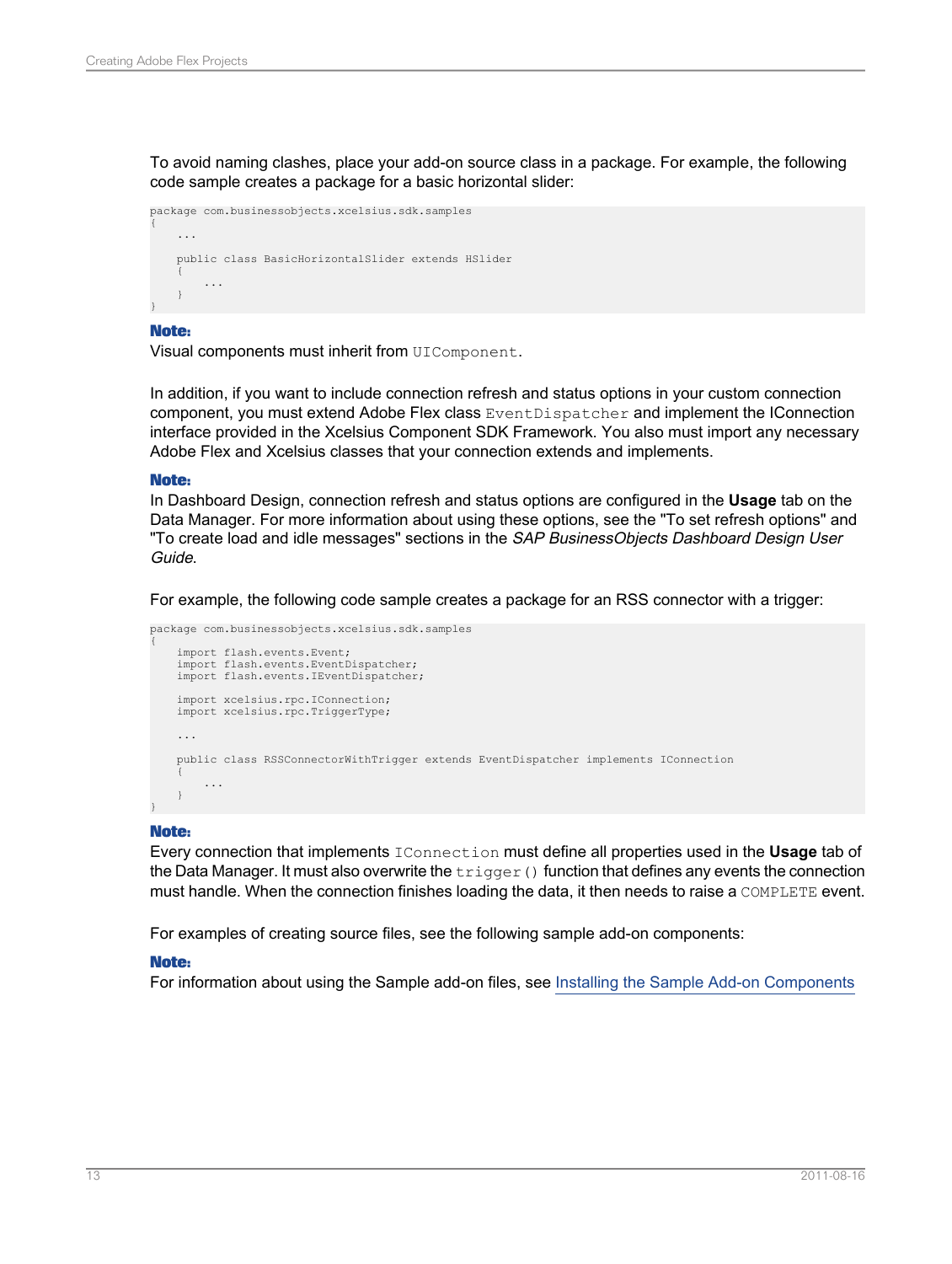| Example                                                                                    | <b>Sample file/documnent</b>                                                                                                              |
|--------------------------------------------------------------------------------------------|-------------------------------------------------------------------------------------------------------------------------------------------|
|                                                                                            | The "MXMLHorizontalSlider" source code                                                                                                    |
| Creating components with MXML                                                              | Note:<br>For more information about using MXML compo-<br>nents, see the Known Issues section                                              |
| Creating a component with ActionScript                                                     | Tutorial 1 Creating a basic horizontal slider avail-<br>able with the SAP BusinessObjects Dashboard<br>Design Component SDK documentation |
| Creating a basic custom connection that does not<br>use refresh options and loading status | The "RSSConnector" source code.                                                                                                           |
| Creating a connection that uses refresh options<br>and loading status                      | The "RSSConnectorWithTrigger" source code                                                                                                 |

# <span id="page-13-0"></span>**4.2 To add the add-on source to the top-level application MXML**

Add your component to the top-level application MXML so it is included in the generated Shockwave Flash (SWF) file when you build your Adobe Flex project.

**1.** Find and open the top-level application MXML file.

The top-level MXML file has the same filename as your Adobe Flex project and it contains the <mx:Application> tag.

For example (in the Sales Funnel source Adobe Flex project sample), the MXML file is named SalesFunnelSource.mxml

- **2.** Place the cursor between the  $\langle mx:Application \rangle$  and  $\langle /mx:Application \rangle$  tags. Type  $\langle$  followed by your component name. A drop-down list is displayed with a list of components with that name.
- **3.** Pick your component from the list and the application code updates with a reference to your component.

```
For example (after com.businessobjects.xcelsius.sdk.samples.SalesFunnel was
added to the application):
```

```
<?xml version="1.0" encoding="utf-8" ?>
<mx:Application xmlns:mx="http://www.adobe.com/2006/mxml" layout="absolute" xmlns:ns="com.businessob
jects.xcelsius.sdk.samples.*">
    <ns:SalesFunnel/>
</mx:Application>
```
You have added a reference to your component in your top-level application MXML file. Now when you build your Adobe Flex project your component is also included in the generated SWF file.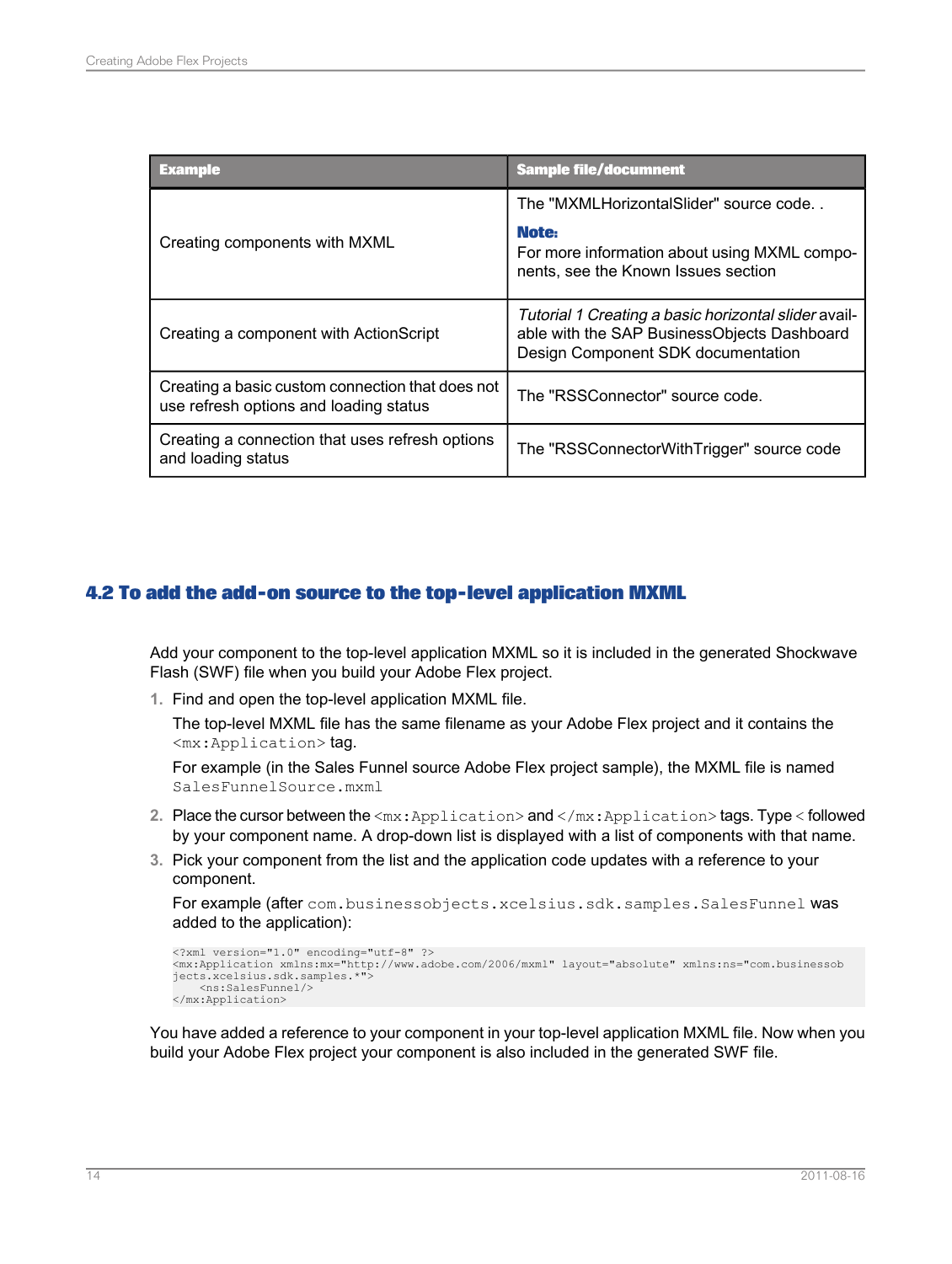## <span id="page-14-0"></span>**4.3 To change how visual components look**

When you create a visual component in Adobe Flex, you can customize its appearance based on styles available in Adobe Flex. To apply visual styles, such as border colors, font types, and font sizes, to visual components, use the Style metadata tag. For any styles you want users to be able to bind to the spreadsheet, use properties (with get and set functions).

## **Note:**

Styles cannot be bound to the spreadsheet.

Use the Adobe Flex Style Explorer to see the styles you can customize in Adobe Flex. The Adobe Flex Style Explorer is available from the Adobe website at: [http://examples.adobe.com/flex2/consulting/style](http://examples.adobe.com/flex2/consulting/styleexplorer/Flex2StyleExplorer.html) [explorer/Flex2StyleExplorer.html](http://examples.adobe.com/flex2/consulting/styleexplorer/Flex2StyleExplorer.html).

For additional information about controling the appearance of visual components, see the SAP BusinessObjects Dashboard Design SDK Tutorials available with your SDK documentation. Tutorial 2 provides an example of how to use the Style metadata tag and Tutorial 3 provides an example of how to use skins.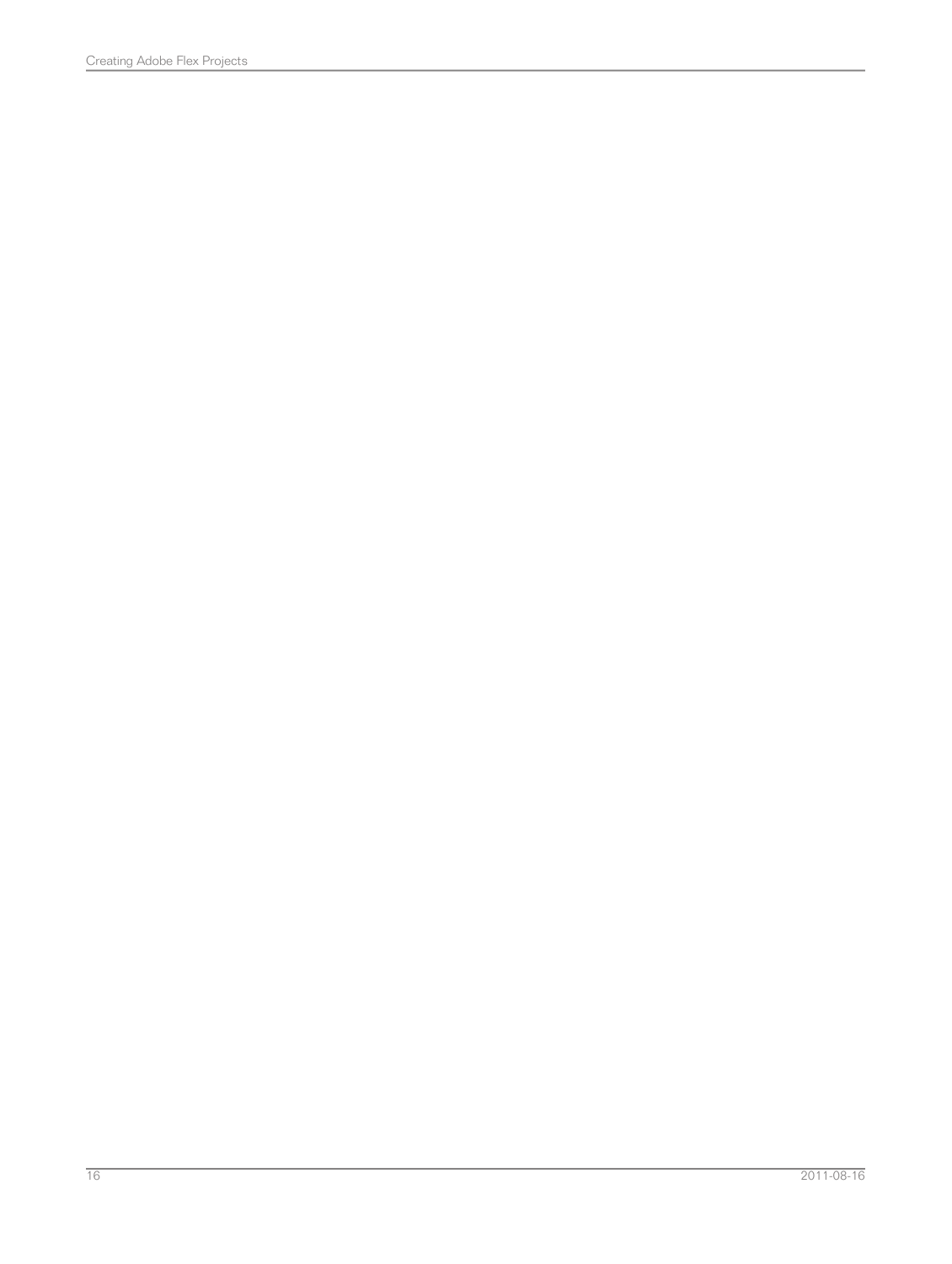# **Compiling with Adobe Flex 2.0**

<span id="page-16-0"></span>To work with Dashboard Design, add-ons must be compiled using Adobe Flex SDK 2.0.1 Hotfix 3. Configure your Adobe Flex project to compile with Adobe Flex SDK 2.0.1 Hotfix 3.

# <span id="page-16-1"></span>**5.1 To compile Your Adobe Flex Project**

- **1.** Open the Adobe Flex project in Adobe Flex Builder.
- **2.** Compile using Adobe Flex SDK 2.0.1 Hotfix 3.
	- a. Select **Project** > **Properties**.
	- b. In the "Properties" dialog box, select **Flex compiler**.
	- c. In **Flex SDK version** select **Use a specific SDK** and from the list, select **Flex 2.0.1 Hotfix 3**.
- **3.** Click **OK**.
- **4.** If the warning message, "Overwriting Files", opens, click **OK**.

Adobe Flex SDK 2.0.1 Hotfix 3 is now selected to compile your add-on.

Compile your project for use in the Dashboard Design Default Property Sheet.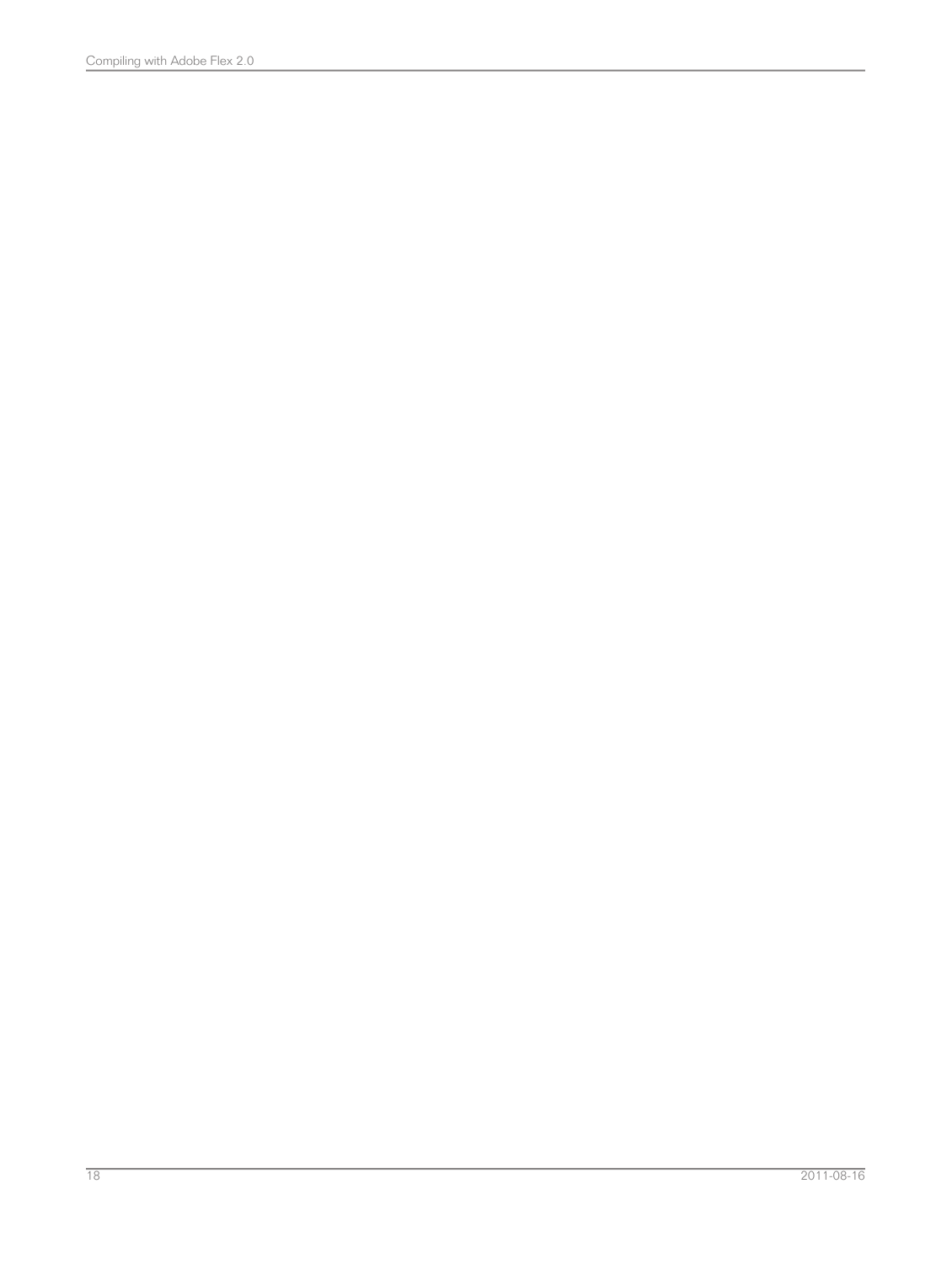# **Creating Property Sheets**

<span id="page-18-0"></span>Visual components and custom data connections are configured in component property sheets. In general, you should create custom property sheets for your visual components, but to get started, you may want to use the Dashboard Design default property sheet. However, the default property sheet does not work with custom connections, so you must create a custom property sheet for custom connections.

## <span id="page-18-1"></span>**6.1 To use the default property sheet**

Although it is a good idea to create custom property sheets for configuring custom components, you can use the default property sheet as a starting point.

For examples of using the Dashboard Design default property sheet with a visual component, see the Tutorial 2 Styling <sup>a</sup> Basic Horizontal Slider and Tutorial 3 Skinning <sup>a</sup> Basic Horizontal Slider guides available with your SAP BusinessObjects Dashboard Design Component SDK documentation. For example add-on components using the Dashboard Design default property sheet, see the BasicHor izontalSlider, BasicHorizontalSliderwithStyling, or BasicHorizontalSliderwith Skinning samples. For more information about installing the add-on samples, see Installing the Sample Add-on [Components.](#page-6-0)

### **Note:**

<span id="page-18-2"></span>Before you use the Dashboard Design default property sheet with your components refer to the additional information about the default property sheet API in Appendix A: [Dashboard](#page-30-0) Design Default Property Sheet API [Reference.](#page-30-0)

## **6.2 To create custom property sheets**

Create a new Adobe Flex project for your custom property sheet. You can use the top-level application MXML to create your property sheet.

### **Note:**

Do NOT use xcelsius.propertySheets.interfaces.PropertySheetFunctionNames. It is not supported as part of the API.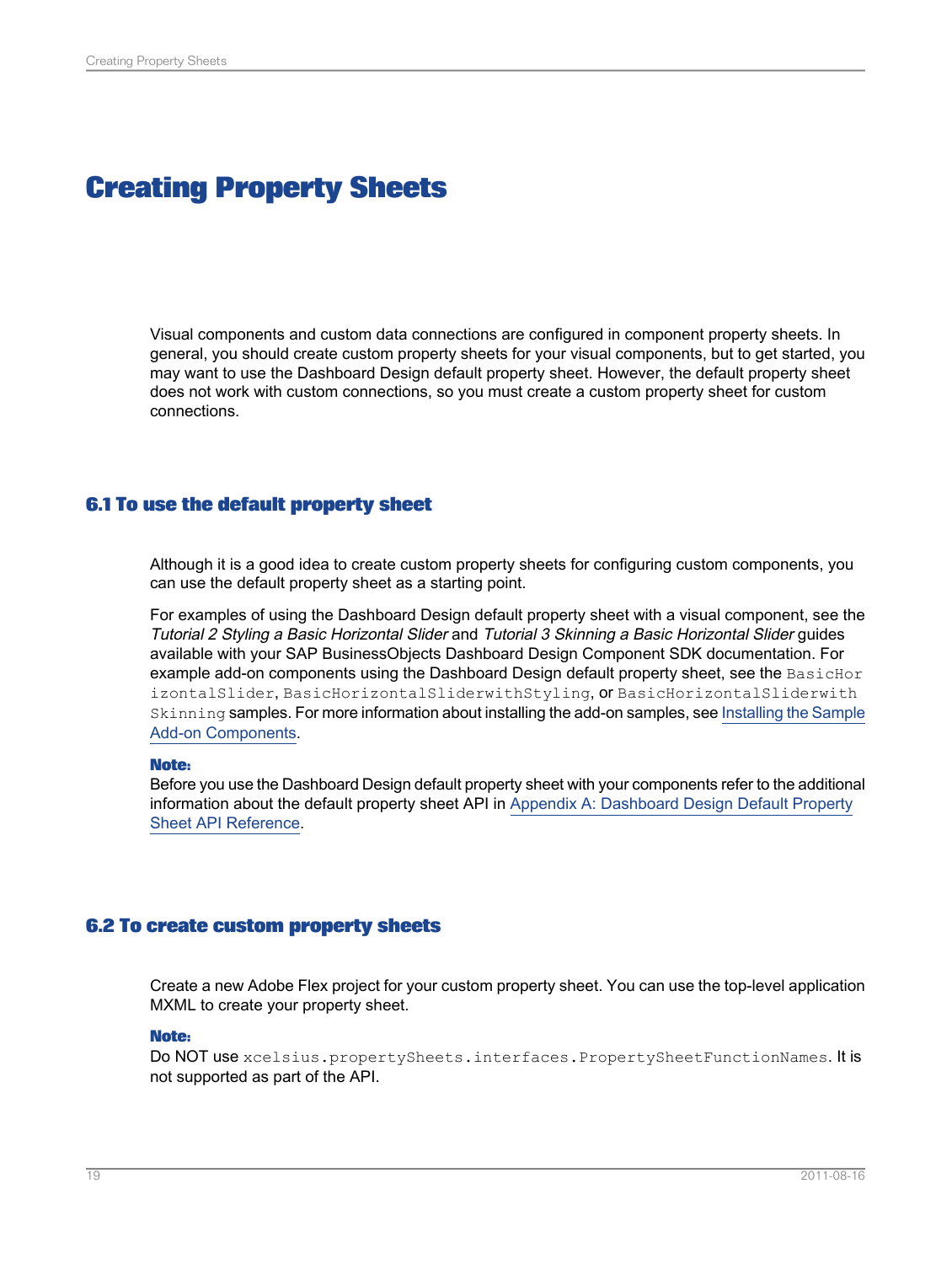For additional information about creating custom property sheets for visual components, see the Dashboard Design SDK Tutorial 4 available with the SAP BusinessObjects Dashboard Design SDK documentation and the sample add-on component, CustomPropSheetHorizontalSlider.

For an example of a custom property sheet for a connection, see the the sample add-on component, RSSConnectorWithTrigger.

For more information about using the Sample add-on components, see [Installing](#page-6-0) the Sample Add-on [Components](#page-6-0).

**Related Topics**

• Appendix B: Custom Property Sheet API [Reference](#page-36-0)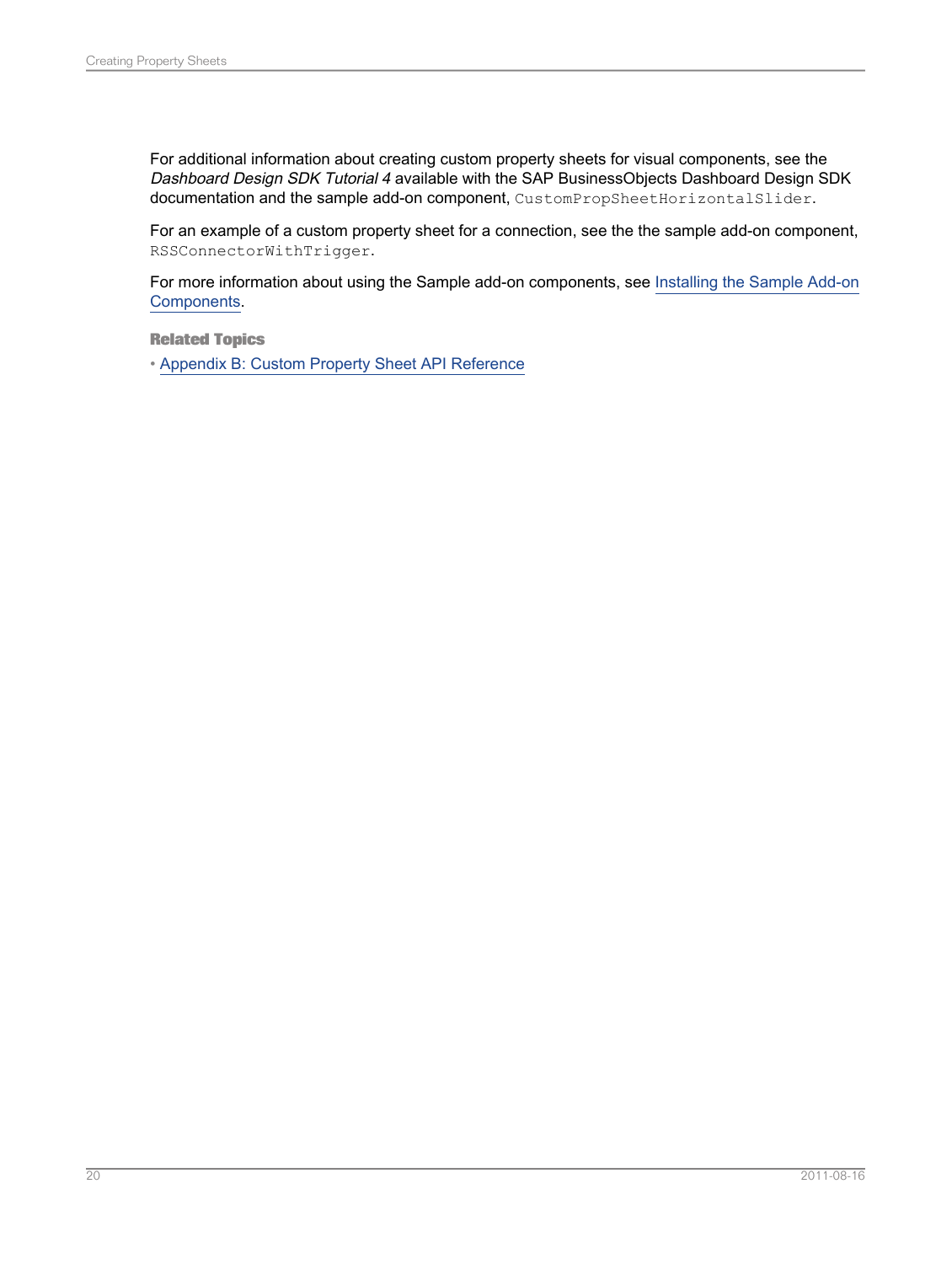# **Testing Your Component**

<span id="page-20-0"></span>After you create an Adobe Flex Project, test it in Dashboard Design in design mode, in a preview, and at run-time after exporting it as as a SWF.

### **Note:**

You can test the property sheets for custom components in design mode, but since SWF source files are not executed until the model is run, you cannot test custom connections and functions in design mode. To test custom connections and functions, you can use the **Preview** button to run the model. This way, you can test the connections and functions within Dashboard Design without having to export the model.

**1.** Package the Debug version of your component for testing

Before you can test your component in Dashboard Design you need to package your component as a Dashboard Design add-on (add-ons have an  $\cdot x \perp x$  file extension) using the Dashboard Design Add-On Packager.

### **Note:**

For testing purposes, use the debug version of your SWF so the additional metadata for your component is available to the Dashboard Design default property sheet.

Package your debug SWF (for testing purposes) along with the Dashboard Design default property sheet unless you created a custom property sheet.

For more information about using the [Dashboard](#page-23-0) Design Add-On Packager, see To create Dashboard Design add-on [packages](#page-23-0) (.xlx files) Refer to "Package your component as a Dashboard Design Add-On" .

- **2.** In Dashboard Design, use the Add-on Manager, to install your packaged debug component. For more information about using the Add-on Manager, see the "Customizing Dashboard Design with Add-On Components" section in the SAP BusinessObjects Dashboard Design User Guide.
- **3.** Debug your component using trace statements
	- Using Mozilla Firefox
		- **a.** To view trace statements without the Adobe Flex Builder debugger there is a Firefox add-on called Flash Tracer which displays ALL trace statements from SWF files.
		- **a.** Download the Mozilla Firefox Flash Tracer add-on, available from: https://addons.mozil la.org/en-US/firefox/addon/3469
		- **b.** From within Mozilla Firefox, enable the Flash Tracer. Select **Tools** > **Add-ons** > **Flash Tracer**. The Flash Tracer window is opened.
		- **c.** Select **Options**. The options window opens.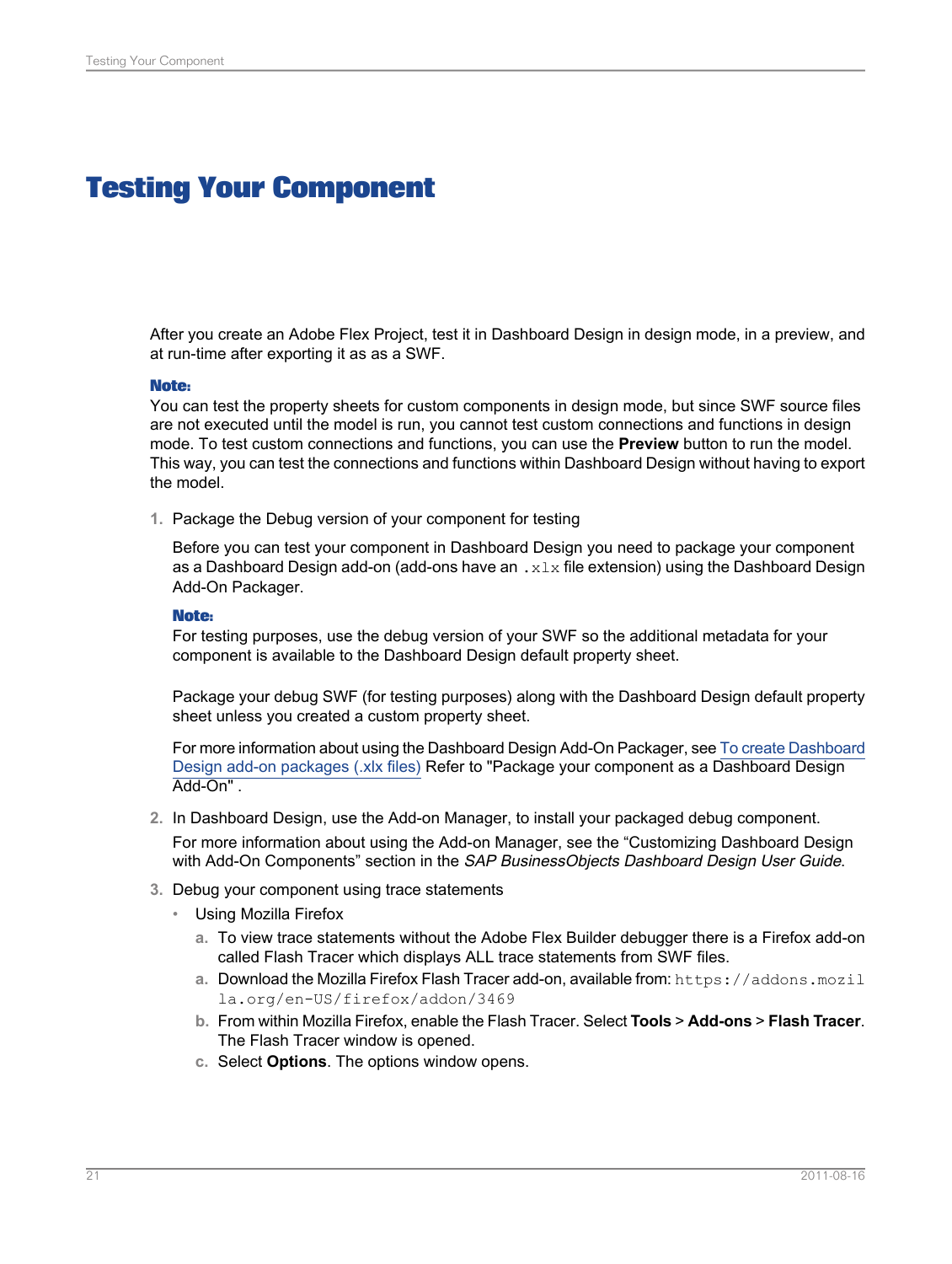Set the output option to  $C: \D$ ocuments and Settings\\${YOUR\_USER\_NAME}\Application Data\Macromedia\Flash Player\Logs\flashlog.txt.

For example: C:\Documents and Settings\bobj\Application Data\Macromedia\Flash Player\Logs\flashlog.txt

**d.** Select **OK** to close the options window.

Mozilla Firefox Flash Tracer displays trace information from any SWF file that is running including SWF files running in Dashboard Design.

- Using Java 1.6 (version 6) or later
	- **a.** To view trace statements without the Adobe Flex Builder debugger there is a Google code Java utility called Flash Tracer which displays ALL trace statements from SWF files.
	- **a.** Download the Google code Flash Tracer, available from: http://code.google.com/p/flash-tracer/
	- **b.** Install the Flash Tracer files.

```
Copy Tracer v1.1.17.jar and Tracer.bat files to: C:\Documents and
Settings\${YOUR_USER_NAME}\Application Data\Macromedia\Flash
Player\Logs
```

```
For example: C:\Documents and Settings\bobj\Application
Data\Macromedia\Flash Player\Logs
```
**c.** Edit Tracer.bat to point to Java 1.6 (version 6) or later.

### For example:

"C:\Program Files\Java\jre1.6.0\_03\bin\java.exe" -jar Tracer\_v1.1.7.jar

**d.** Run Tracer.bat.

Java Flash Tracer displays trace information from any SWF file that is running including SWF files running in Dashboard Design.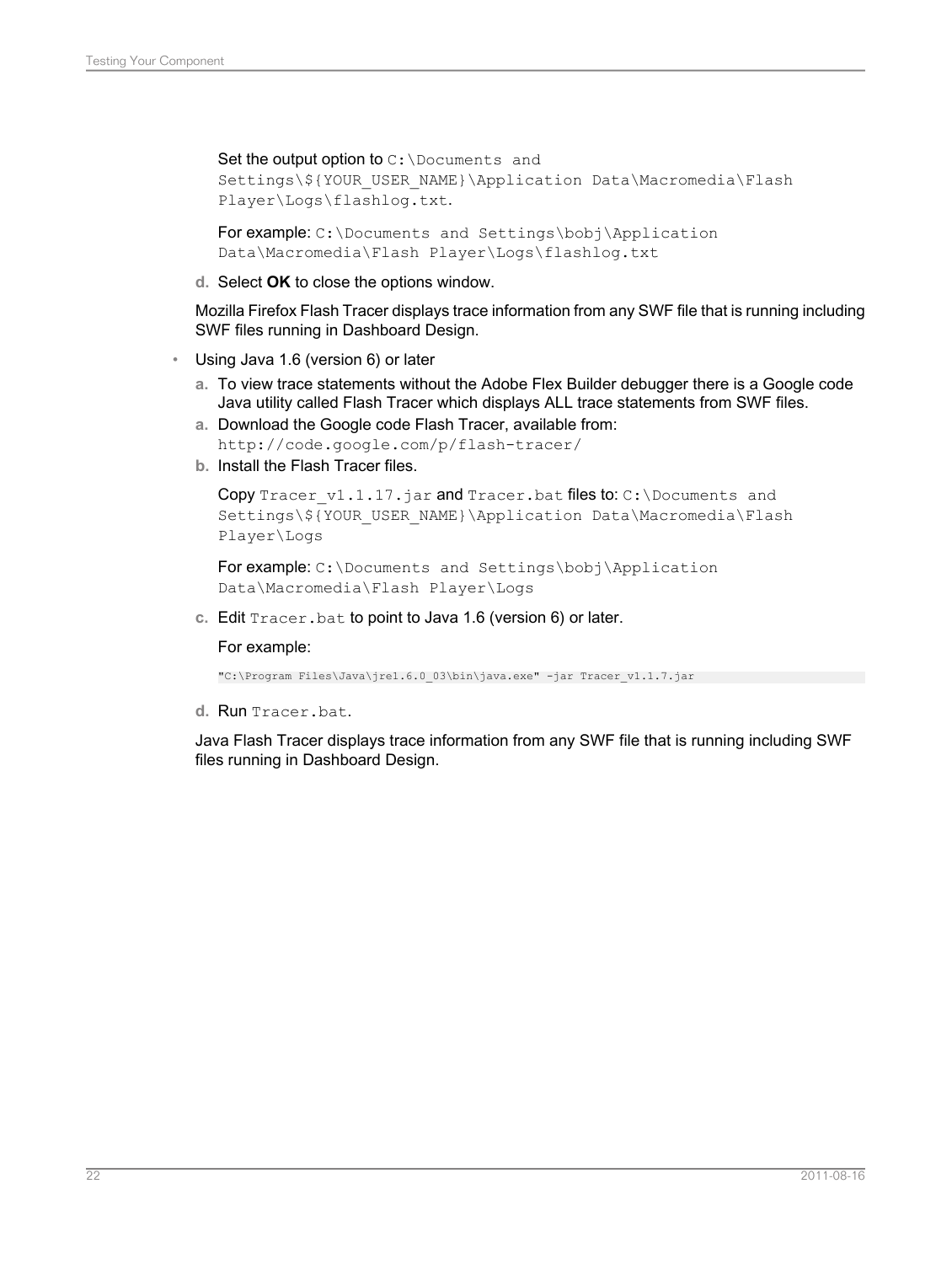# **Packaging Adobe Flex Projects as Add-Ons**

<span id="page-22-0"></span>The Dashboard Design Add-On Packager provides an easy way to package your component as an add-on  $. x1x$  file for distribution to Dashboard Design users. Dashboard Design users can simply use the Dashboard Design Add-on Manager to install or remove your add-on.

For more information about using the **Add-on Manager**, see the "Customizing Dashboard Design with Add-Ons" section in the SAP BusinessObjects Dashboard Design User Guide.

# <span id="page-22-1"></span>**8.1 To create a release version of the SWF**

While you are testing your component, you can use the debug version of your SWF.

If you created a custom property sheet, in Adobe Flex Builder 3, use the **File** > **Export** > **Release Build** option to create the release version.

## **Note:**

If you update your add-on package  $. x \&i x$  before you distribute it, make sure you use the release version of the SWF instead of the debug version.

If your component uses the default property sheet, before you package your component, complete the following steps to use the Adobe Flex MXML compiler to build a release version of the SWF that includes the metadata required for use with the Dashboard Design Default Property Sheet.

**1.** Locate your Adobe Flex MXML command-line compiler.

The MXML compiler ( $mxm1c$ .exe) is located in the Adobe Flex SDK 2 bin folder.

For example: C:\Program Files\Adobe\Flex Builder 3\sdks\2.0.1\bin\mxmlc.exe

**2.** Locate the top-level application MXML file for your component.

For example: SalesFunnelSource.mxml

**3.** Create an MXML compiler configuration file for your application MXML and save it in the same directory as your top-level application MXML file.

### **Note:**

To ensure the MXML compiler uses the configuration file when you build your MXML application, name the configuration file with the same name as your application MXML file, but replace .mxml with -config.xml.

For example, for an application MXML file called SalesFunnelSource.mxml, name the configuration file SalesFunnelSource-config.xml.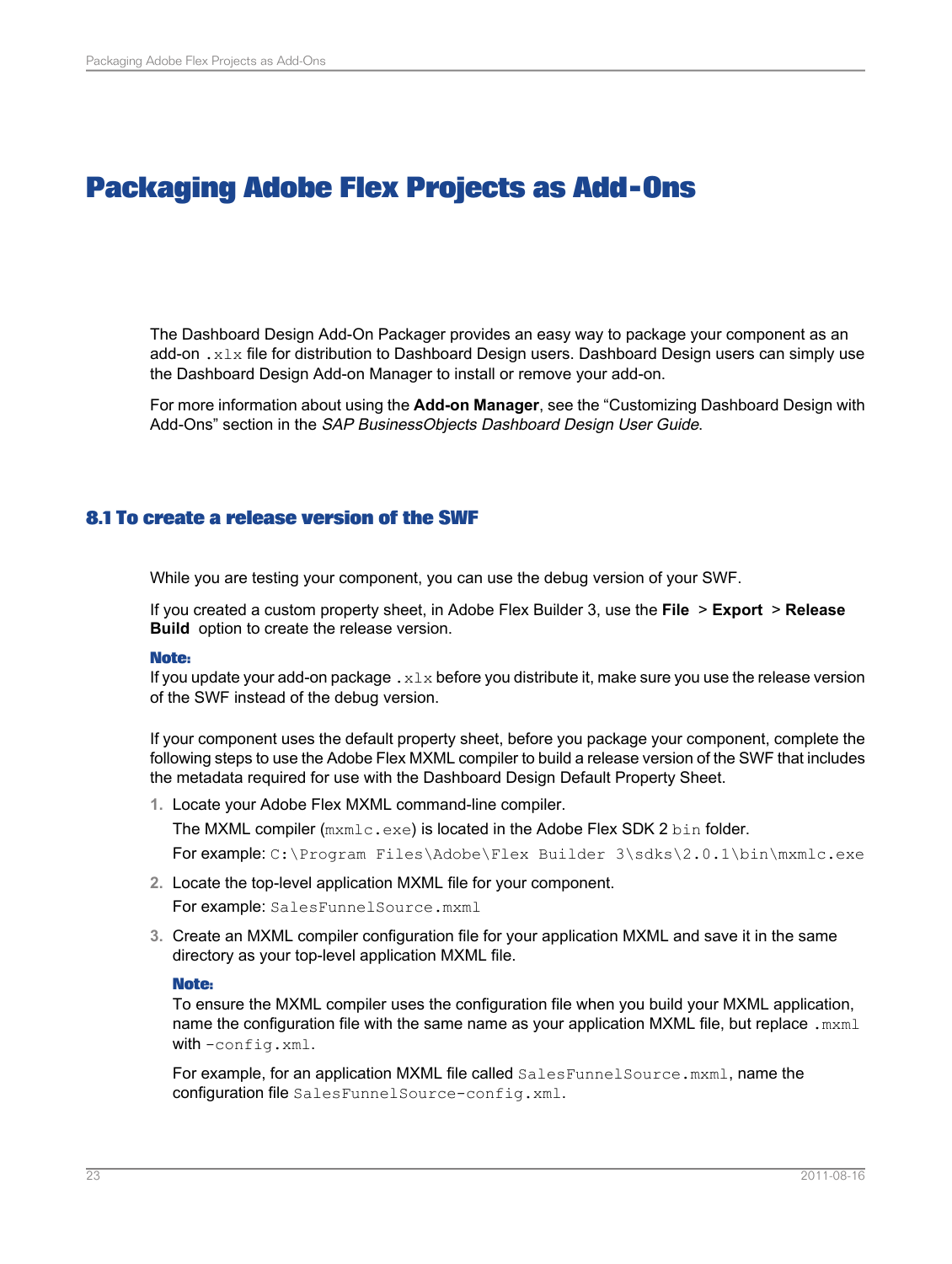**4.** In the MXML compiler configuration file, add configuration information to include metadata for the Dashboard Design Default Property Sheet.

### For example,

```
<?xml version="1.0"?>
<flex-config xmlns="http://www.adobe.com/2006/flex-config">
    <compiler>
        .<br><!-- Add the Xcelsius 2008 Component SDK framework to the Adobe Flex classpath. -->
        <library-path append="true">
            <path-element>${flexlib}\libs\xcelsiusframework.swc</path-element>
        </library-path>
        <!-- Keep additional metadata needed for use with the Xcelsius 2008 Default Property Sheet. -->
        <keep-as3-metadata>
<name>Inspectable</name>
            <name>Style</name>
            <name>CxInspectableList</name>
        </keep-as3-metadata>
</compiler>
</flex-config>
```
- **5.** Open a Command Prompt.
- **6.** Navigate to the directory that contains your top-level application MXML file.

For example, cd C:\xcelsius\sdk\samples\SalesFunnel\SalesFunnelSource\src

**7.** Use the Adobe Flex MXML command-line compiler to compile your top-level application MXML file into a release SWF.

```
Forexample, C:\Program Files\Adobe\Flex Builder 3\sdks\2.0.1\bin\mxmlc.exe"
SalesFunnelSource.mxml -output SalesFunnelSource.swf
```
A release version of the SWF is created and includes the metadata required to use the Dashboard Design Default Property Sheet.

# <span id="page-23-0"></span>**8.2 To create Dashboard Design add-on packages (.xlx files)**

Although add-ons can contain multiple visual components, connections, and functions, the Add-on Manager can only install or remove the entire package at once. It cannot add or remove individual items within the package. If you expect that users might want to add or remove specific items in the add-on individually, create an separate package for each item.

- **1.** Start **Dashboard Design Add-On Packager**.
- **2.** Click the **Details** tab and enter the following information: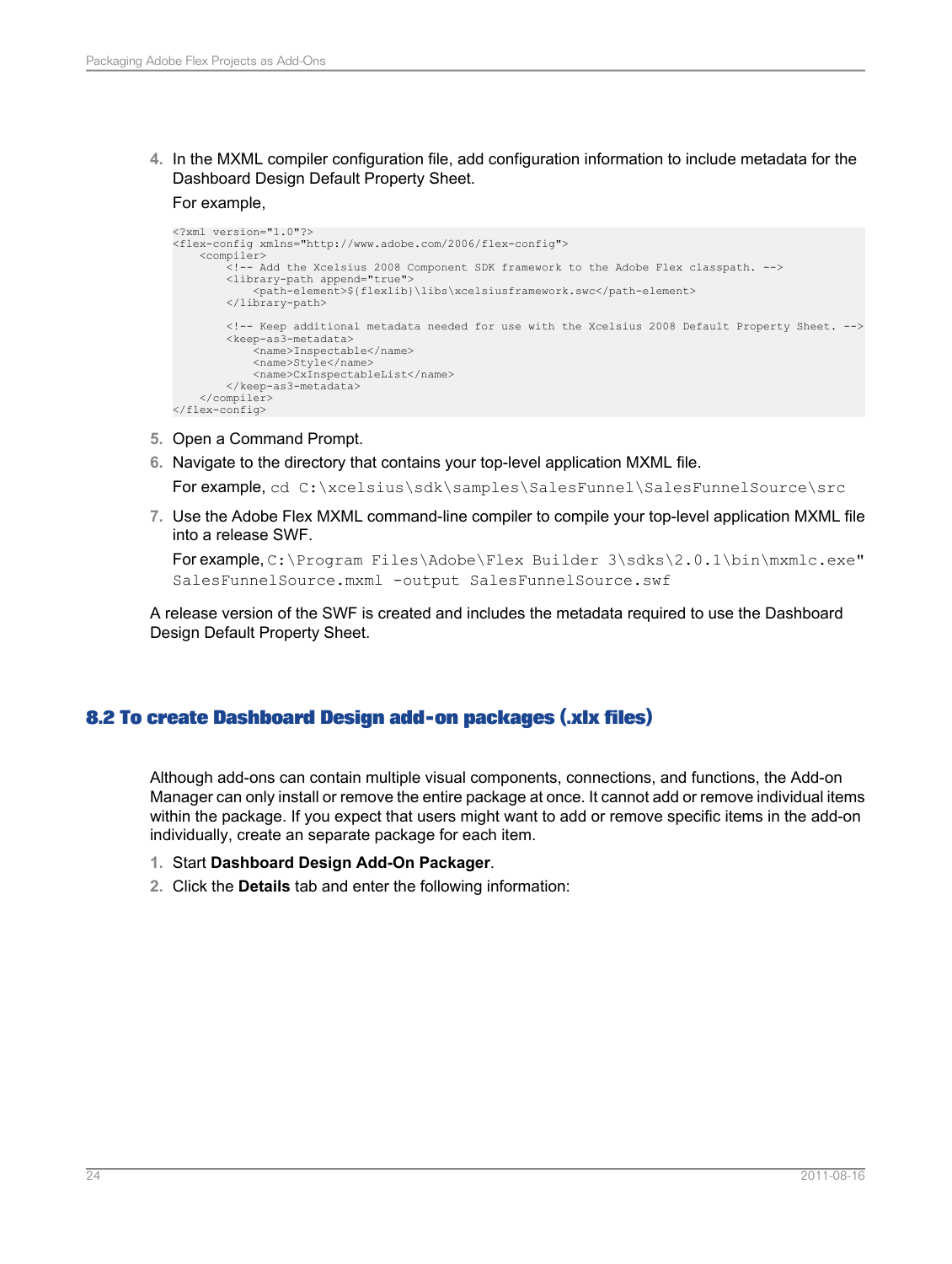| <b>Option</b>       | <b>Description</b>                                                                                                                                                                                                                                                          |  |
|---------------------|-----------------------------------------------------------------------------------------------------------------------------------------------------------------------------------------------------------------------------------------------------------------------------|--|
| <b>Name</b>         | Enter the name of your add-on. For example, Sales Funnel                                                                                                                                                                                                                    |  |
|                     | Note:<br>For packages that contain only a set of functions, include the names of the<br>functions in this field. Since custom functions are not visible in design mode,<br>the only way to see which custom functions have been installed is through the<br>Add-On Manager. |  |
| <b>Publisher</b>    | The name of the add-on creator. For example, SAP BusinessObjects                                                                                                                                                                                                            |  |
| Website             | The name of the website where the package is available. For example,<br>http://www.sap.com/solutions/sapbusinessobjects/index.epx                                                                                                                                           |  |
| <b>Publish Date</b> | The date the package was published.                                                                                                                                                                                                                                         |  |
| <b>Version</b>      | The add-on version.                                                                                                                                                                                                                                                         |  |
| <b>Description</b>  | A brief description of the add-on. For example, Sales Funnel Xcelsius<br>2008 Component SDK sample add-on.                                                                                                                                                                  |  |
|                     | Note:<br>For packages that contain only a set of functions, include the names of the<br>functions in this field. Since custom functions are not visible in design mode,<br>the only way to see which custom functions have been installed is through the<br>Add-On Manager. |  |

**3.** Select one of the following tabs:

| <b>Tab</b>         | <b>Description</b>                                                                                |
|--------------------|---------------------------------------------------------------------------------------------------|
|                    | Visual Components   Allows you to add a visual component to the package. Continue with step<br>4. |
| <b>Connections</b> | Allows you to add custom connections to the package. Continue with step<br>5.                     |
| <b>Function</b>    | Allows you to add custom Excel functions to the package. Continue with<br>step 6.                 |

**4.** Toaddavisual component totheadd-on, click **Add Component**and,onthe"Add New Component" dialog box, enter the following information: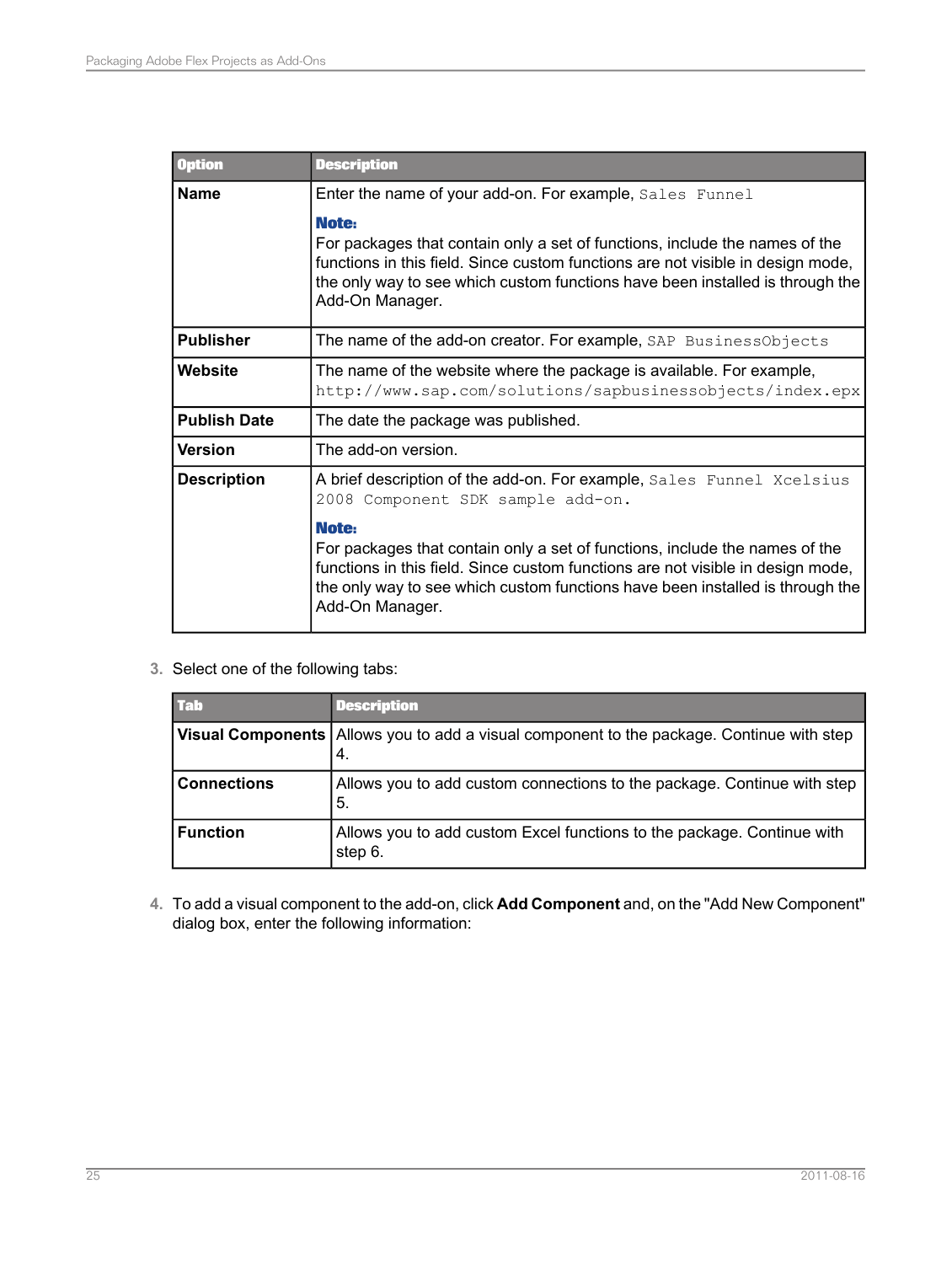| <b>Option</b>                       | <b>Description</b>                                                                                                                                                                                                                                     |
|-------------------------------------|--------------------------------------------------------------------------------------------------------------------------------------------------------------------------------------------------------------------------------------------------------|
| <b>Class Name</b>                   | The fully qualified class name that identifies the item in the component SWF.<br>For example: com.businessobjects.xcelsius.sdk.samples.Sales<br>Funnel                                                                                                 |
|                                     | Note:<br>Visual components are referenced by their Class Name. If you enter the Class<br>Name incorrectly, when you place the add-on component on the Dashboard<br>Design canvas, it will not be visible.                                              |
| <b>Display Name</b>                 | The name that appears in the "Component" and "Object" browsers by default<br>to represent your component. For example: Sales Funnel                                                                                                                    |
| <b>Component SWF</b>                | The SWF file that you compiled from your Adobe Flex project. You can browse<br>to the location of this file.                                                                                                                                           |
| Category                            | The heading that your component appears under in the "Component" browser.<br>For example: Add-Ons.                                                                                                                                                     |
| Large Icon                          | Specify a bitmap file (48 by 48 pixels) that will represent your component in<br>the "Component" browser.                                                                                                                                              |
| <b>Small Icon</b>                   | Specify a bitmap file (16 by 16 pixels) that will represent your component in<br>the "Object" browser.                                                                                                                                                 |
| <b>Property Sheet</b><br><b>SWF</b> | Enter the path to the property sheet users can use to edit your component<br>properties and styles. You can set this to either the Dashboard Design default<br>property sheet SWF or your own custom property sheet SWF.                               |
|                                     | Note:<br>The Dashboard Design default property sheet (PropertyInspector.swf)<br>is installed as part of the Dashboard Design Component SDK Installation. For<br>example, C: \Program Files \Business<br>Objects\Xcelsius\SDK\bin\PropertyInspector.swf |
| <b>Version</b>                      | A version number for your component. (Optional)                                                                                                                                                                                                        |

**5.** Toaddacustom connectiontotheadd-on, click **Add Connection** and,onthe"Add New Connection" dialog box, enter the following information:

.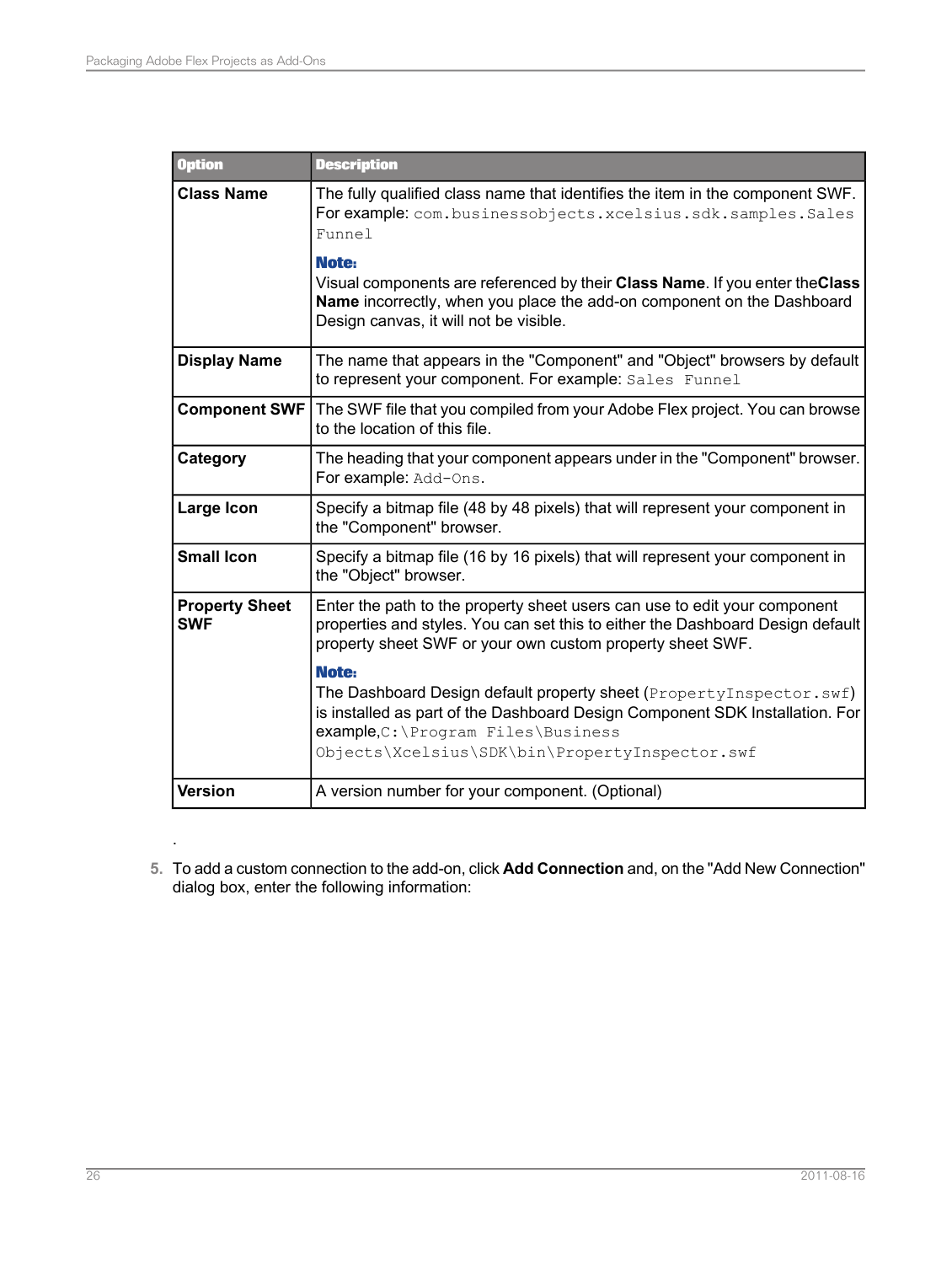| <b>Option</b>                       | <b>Description</b>                                                                                                                                                   |
|-------------------------------------|----------------------------------------------------------------------------------------------------------------------------------------------------------------------|
| <b>Class Name</b>                   | The fully qualified class name that identifies your connection in the connection<br>SWF. For example, com. businessobjects. xcelsius. sdk. samples. RSS<br>Connector |
| <b>Display Name</b>                 | The name that represents your component in the Dashboard Design Data<br>Manager. For example: Basic RSS Connector.                                                   |
| <b>Connection SWF</b>               | The SWF file that you compiled from your Adobe Flex project. You can browse<br>to the location of this file.                                                         |
| <b>Small Icon</b>                   | A bitmap file (16 by 16 pixels) that represents your connection in the Data<br>Manager list of available connections.                                                |
| Large Icon                          | A bitmap file (32 by 32 pixels) that will represent your connection in the Data<br>Manager list of added connections.                                                |
| <b>Property Sheet</b><br><b>SWF</b> | The location of the property sheet SWF you created for users to edit the con-<br>nection properties.                                                                 |
|                                     | Note:<br>This must be a custom property sheet SWF.                                                                                                                   |
| Version                             | A version number for your connection (optional).                                                                                                                     |

**6.** To add a custom functions to the package, click **Add Function** and, on the "Add New Function" dialog box, enter the following information:

| <b>Option</b>        | <b>Description</b>                                                                                                                                                                            |
|----------------------|-----------------------------------------------------------------------------------------------------------------------------------------------------------------------------------------------|
| <b>Function Name</b> | A name for your function (optional). The name helps users determine which<br>functions have been included in the add-on. It is a good practice to include the<br>names of the functions here. |
| <b>Function SWF</b>  | The SWF file that you compiled from your Adobe Flex project. You can browse<br>to the location of this file.                                                                                  |
| <b>Version</b>       | A version number for your function (optional).                                                                                                                                                |

- **7.** Click **OK.**
- **8.** To add more items to the package, repeat steps 3 to 7, as appropriate.

## **Note:**

Two components in the same package cannot have the same class name.

- **9.** Click the **Build** tab.
- **10.** Click **Build Package**.
- **11.** In the dialog box, type a filename for the add-on .xlx package and click **Save**. If the build is successful, the **Build Results** dialog box displays the message Package built successfully!
- **12.** For easier updating in the future, click **File** > **Save As** to save your project settings.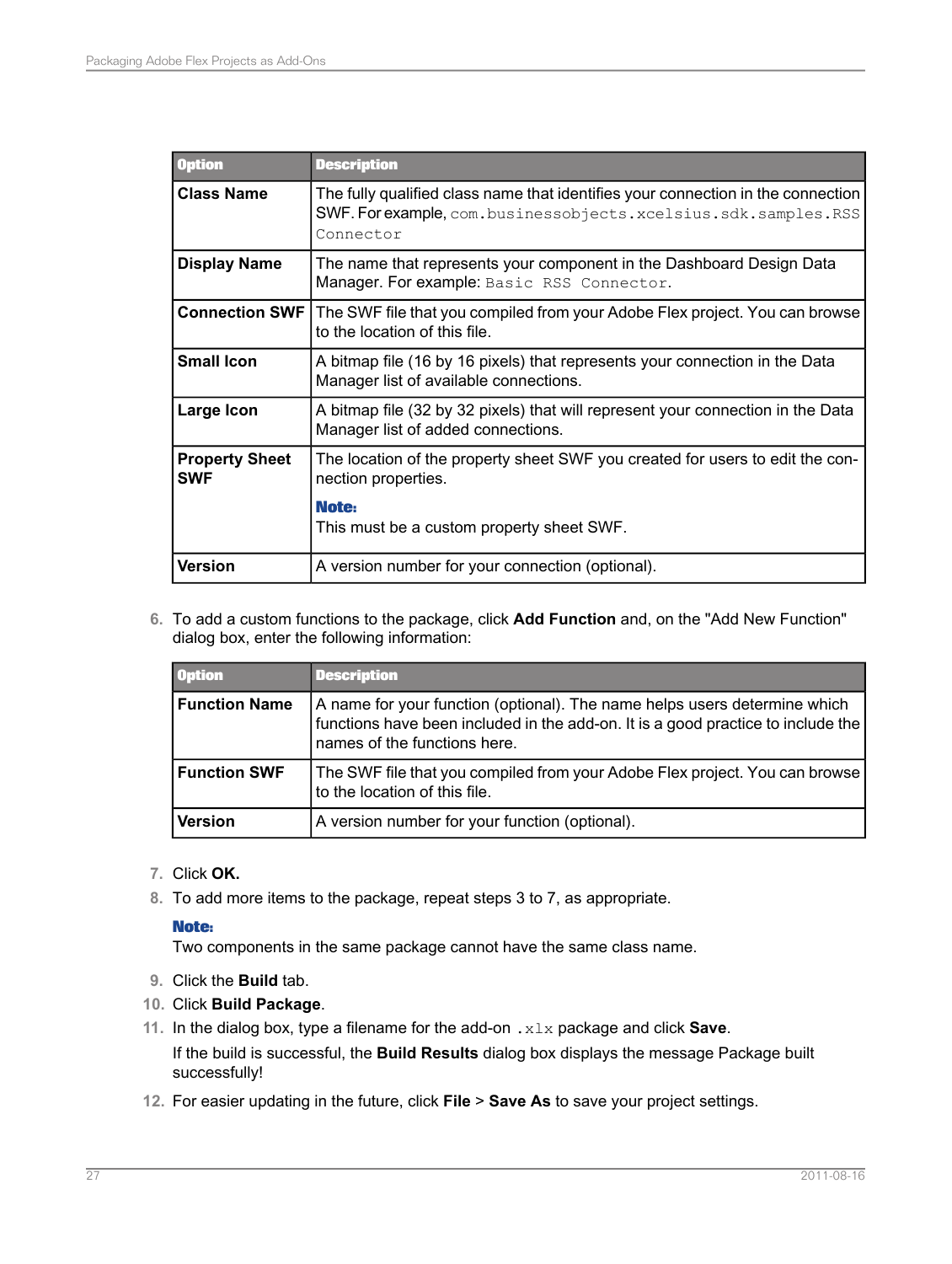**13.** In the "Save As" dialog box, enter a name for your project settings.

The project settings are saved with a  $\cdot \times 1$  file extension.

## **Note:**

After you save your .  $x1p$  file, you can use relative paths (relative to the .  $x1p$ ) for your SWF and Bitmap files. For an example of how to do this, see the sample XLP projects.

# <span id="page-27-0"></span>**8.3 To update add-on packages**

If you saved your add-on package project as an .xlp file when you created the package, you can update the package, as necessary.

## **Note:**

If you didn't save the package project, you must create the add-on package before you can update it.

- **1.** Start **Dashboard Design Add-On Packager**.
- **2.** Click **File** > **Open** and open your add-on project (.xlp file).
- **3.** Click each of the **Details**, **Visual Components**, **Connections** and **Functions** tabs and update the information as required.

## **Note:**

You can delete, modify, or add components as you did when you created the package.

- **4.** When you have finished updating the information, click the **Build** tab.
- **5.** Click **Build Package**.
- **6.** On the dialog box, type a filename for the modified .xlx file and click **Save**. If the build is successful, the "Build Results" dialog box displays Package built successfully!
- **7.** To save the updated add-on project, click **File** > **Save**.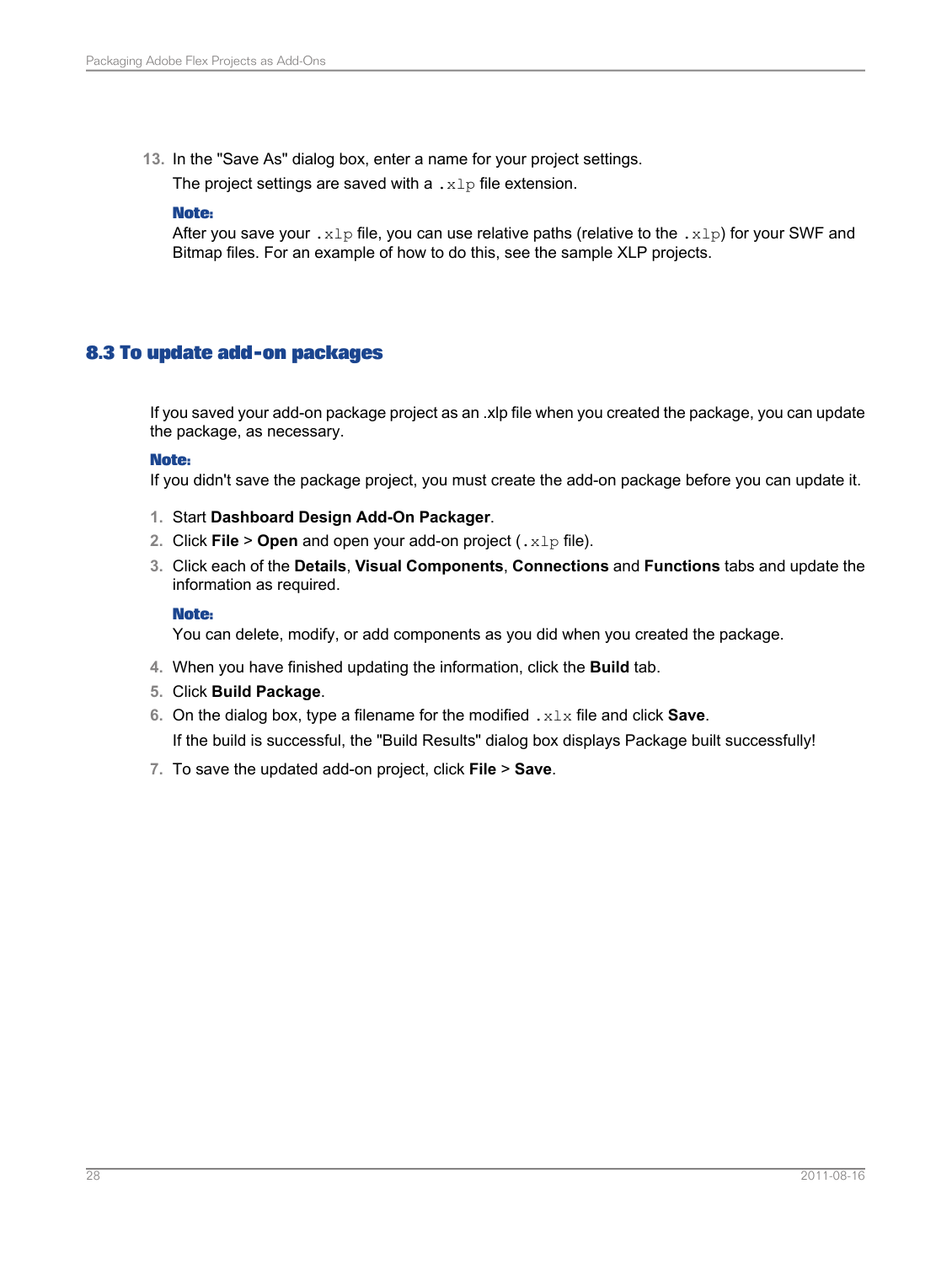# **Distribute your add-on**

<span id="page-28-0"></span>Distribute your Dashboard Design Add-On . x1x to Dashboard Design users. Dashboard Design users can install and remove your add-on using the Add-On Manager in Dashboard Design or the command-line version.

For more information about using the Dashboard Design Add-On Packager, see To create [Dashboard](#page-23-0) Design add-on [packages](#page-23-0) (.xlx files) Refer to "Package your component as an Dashboard Design Add-On" .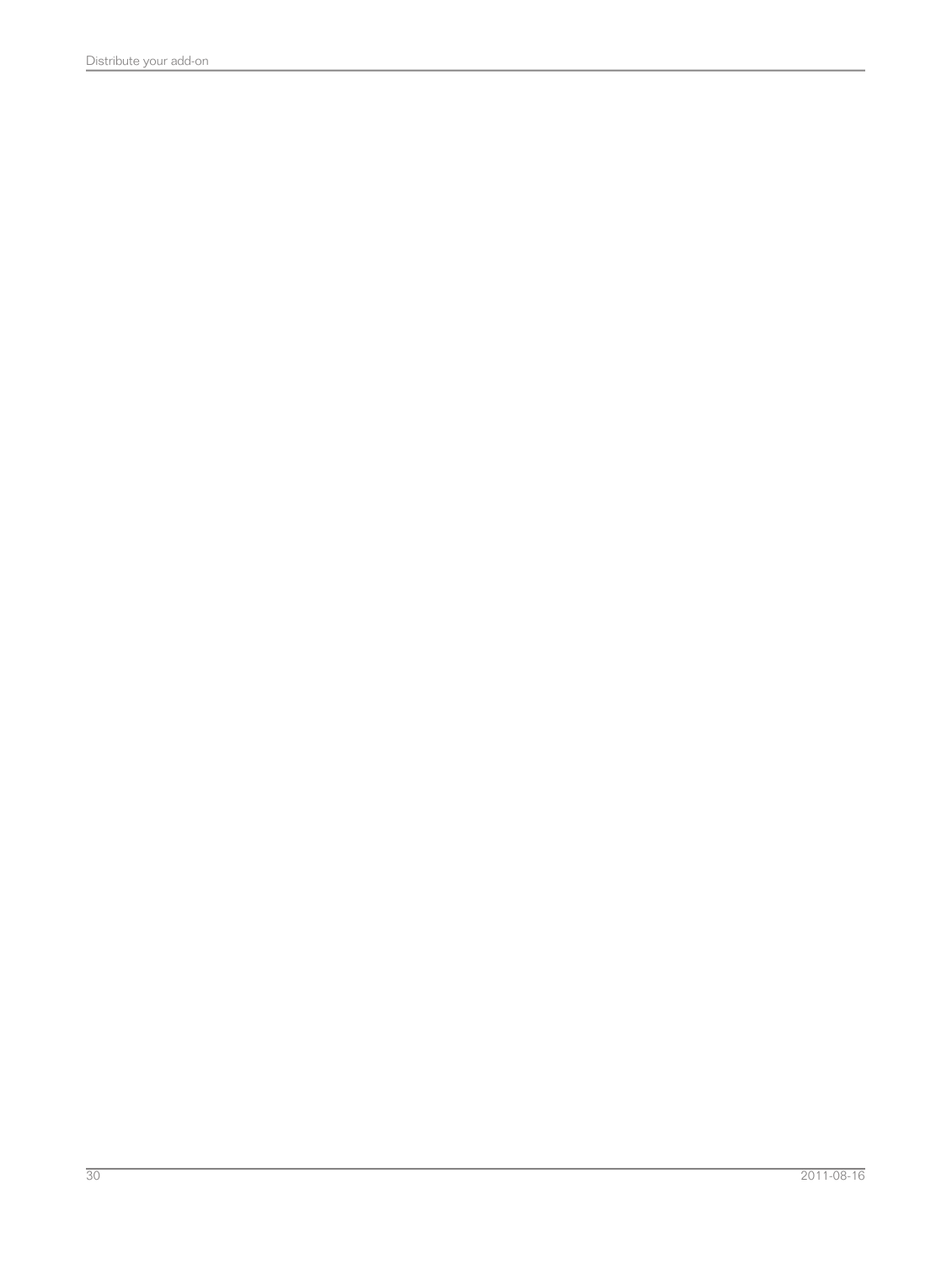# **Appendix A: Dashboard Design Default Property Sheet API Reference**

<span id="page-30-0"></span>The Dashboard Design Default Property Sheet is provided so you can quickly get your visual component into Dashboard Design and provide users with a way to edit properties and styles of the component. However, to provide the best experience for the Dashboard Design users, create a property sheet that is customized for your add-on.

### **Note:**

The default property sheet is not localized. If you want a localized property sheet or to use more complex data types and 2d arrays, create a custom property sheet. For more information about custom property sheets, see Appendix B: Custom Property Sheet API Reference.

In Dashboard Design, when users select your visual component on the canvas, the default property sheet:

**1.** Retrieves the public properties (with a getter, setter, or both) and styles from the SWF file.

### **Note:**

To hide unsupported Adobe Flex properties in your add-on, you can use the CxInspectableList metadata tag.

- **2.** Displays the public properties and styles in a grid where users can configure them:
	- Property (except Array properties) and style values can be edited in the grid.
	- Property values including Array properties can be bound to a range in the spreadsheet.

## **Note:**

<span id="page-30-1"></span>Only simple data types are supported including Object, Number, and Array. 2d arrays are not supported.

## **10.1 Hiding unsupported Adobe Flex properties**

Certain Adobe Flex component properties (including  $x, y, width, height)$  are not supported in Xcelsius. Changing the property values for unsupported properties will cause unexpected behavior when the model is previewed or exported from Dashboard Design. When you create your add-on, you must hide unsupported properties so they don't appear on the property sheet.

To show only properties that you want the user to view and edit in the property sheet, add the Dashboard Design Default Property Sheet API CxInspectableList metadata to your component source code (above the class name) .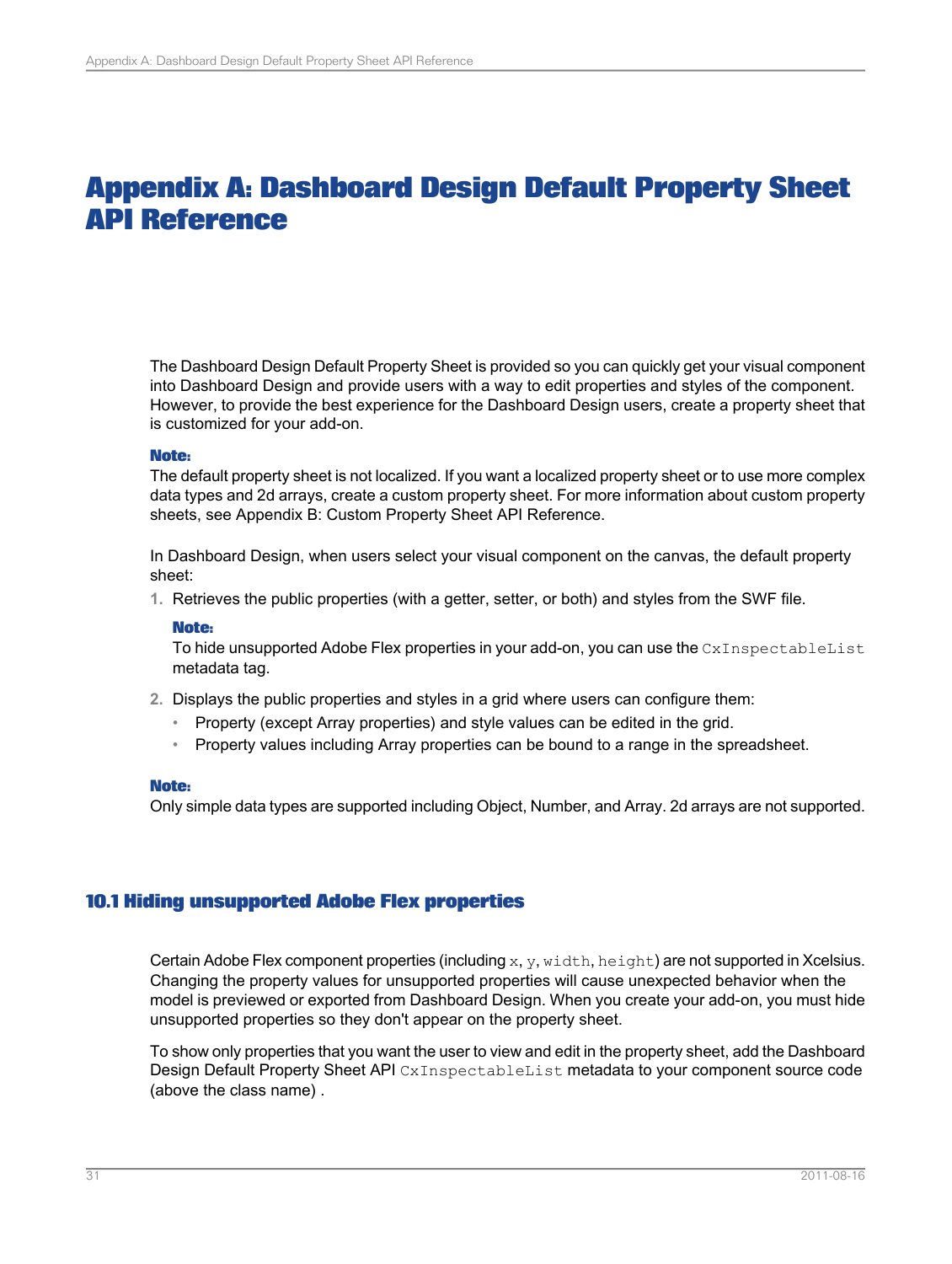### **Note:**

For an MXML file, add the CxInspectableList metadata in an <mx:Metadata> tag.

For example, to restrict the list of properties to title and showTitle for the BasicHorizontal Slider, add the following metadata to your source code:

```
package com.businessobjects.xcelsius.sdk.samples
{
    ...
   [CxInspectableList ("title", "showTitle")]
    public class BasicHorizontalSlider extends HSlider
    {
        ...
    }
}
```
For an MXML file, use the following format:

```
<mx:Metadata>
     [CxInspectableList ("title", "showTitle")]
</mx:Metadata>
<mx:Script>
     \langle [CDATA[
           ...
     |] ></mx:Script>
```
## <span id="page-31-0"></span>**10.2 Binding properties to the spreadsheet**

In the default property sheet, each property in the grid that has a getter or setter function can be bound to a cell or range of cells in the spreadsheet using the **Bind** button.

### **Note:**

If multiple cells are selected for a property that is not an Array then only the first cell in the range is used when the range value changes.

The effect of changing a property value depends on whether the property has a getter function, a setter function, or both:

Getter function only

When the property changes the value is written to the spreadsheet range. By default, you cannot declare a getter without a setter to be bindable. You have to be explicit and declare the property Changed event name in the Bindable tag and then notify any listeners when the property changes using dispatchEvent.

For example:

```
[Bindable("propertyChange")]
public function get value():Number
{
    ...
}
/**
* Example of how to notify when the
```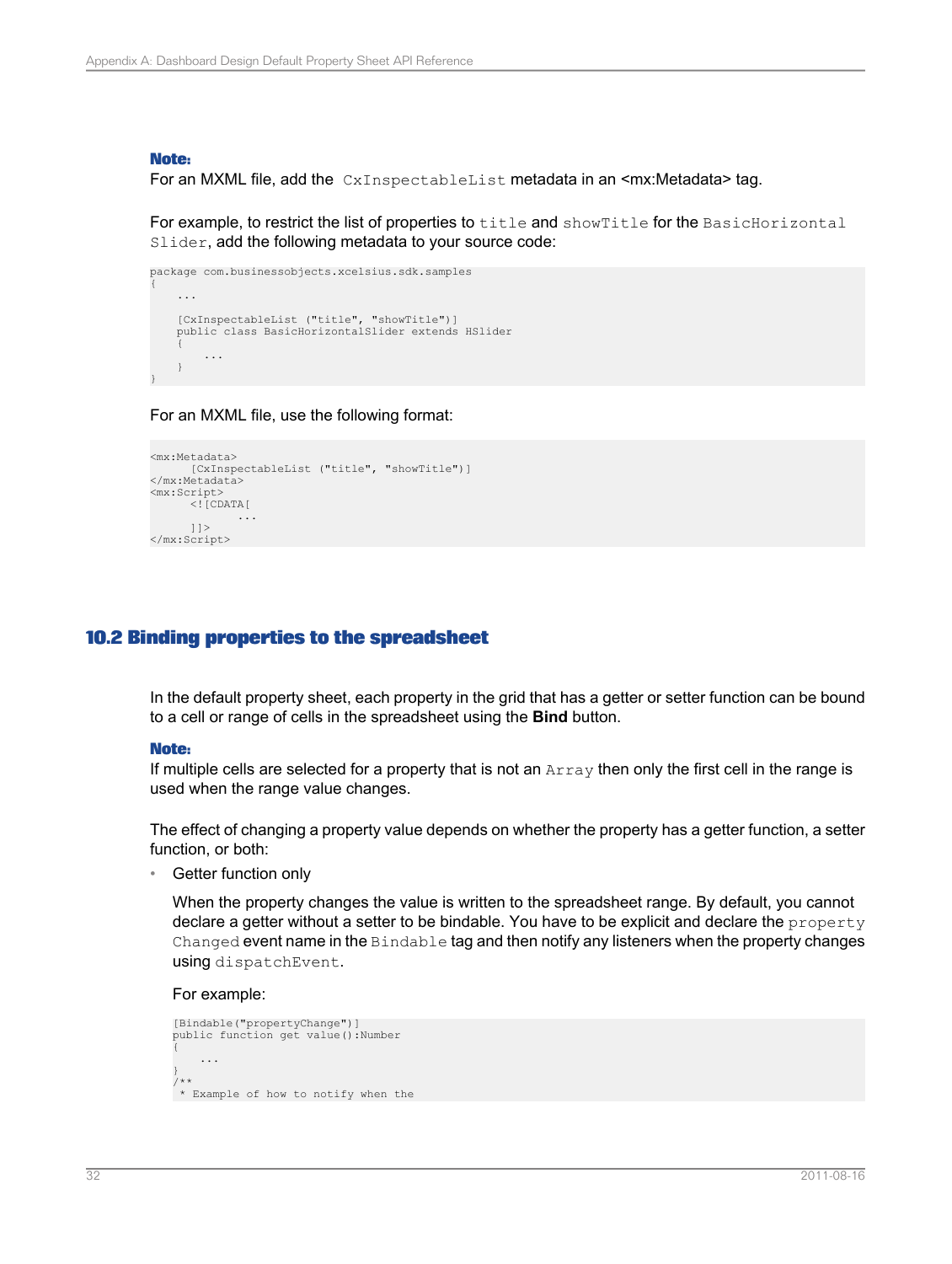```
"value" property changes.
*/
public function notifyValueChanged():void
{
    var event:Event = PropertyChangeEvent
.createUpdateEvent(this, "value", null,
   value);
   dispatchEvent(event);
}
```
• Setter function only

When the spreadsheet range value changes the value is passed to the property setter function.

For example:

```
[Bindable]
public function set value(val:Number):void
{
    ...
}
```
• Both Getter and Setter functions

When the spreadsheet range value changes the value is passed to the property setter function, and when the property value changes the value is written to the spreadsheet range.

For example:

```
[Bindable]
public function get value():Number
{
    ...
}
public function set value(val:Number):void
{
    ...
}
```
## <span id="page-32-0"></span>**10.3 Customizing styles and properties**

To determine which properties and styles to make available to users, the default property sheet looks for specific metadata tags defined in the SWF, including CxInspectableList, which hides properties. You can also use the standard Adobe Flex Inspectable and Style tags to further customize the default property sheet for certain types of properties or styles including Boolean and Color.

Customize the style or property value editor in the default property sheet with additional metadata (the default editor type is  $String)$ :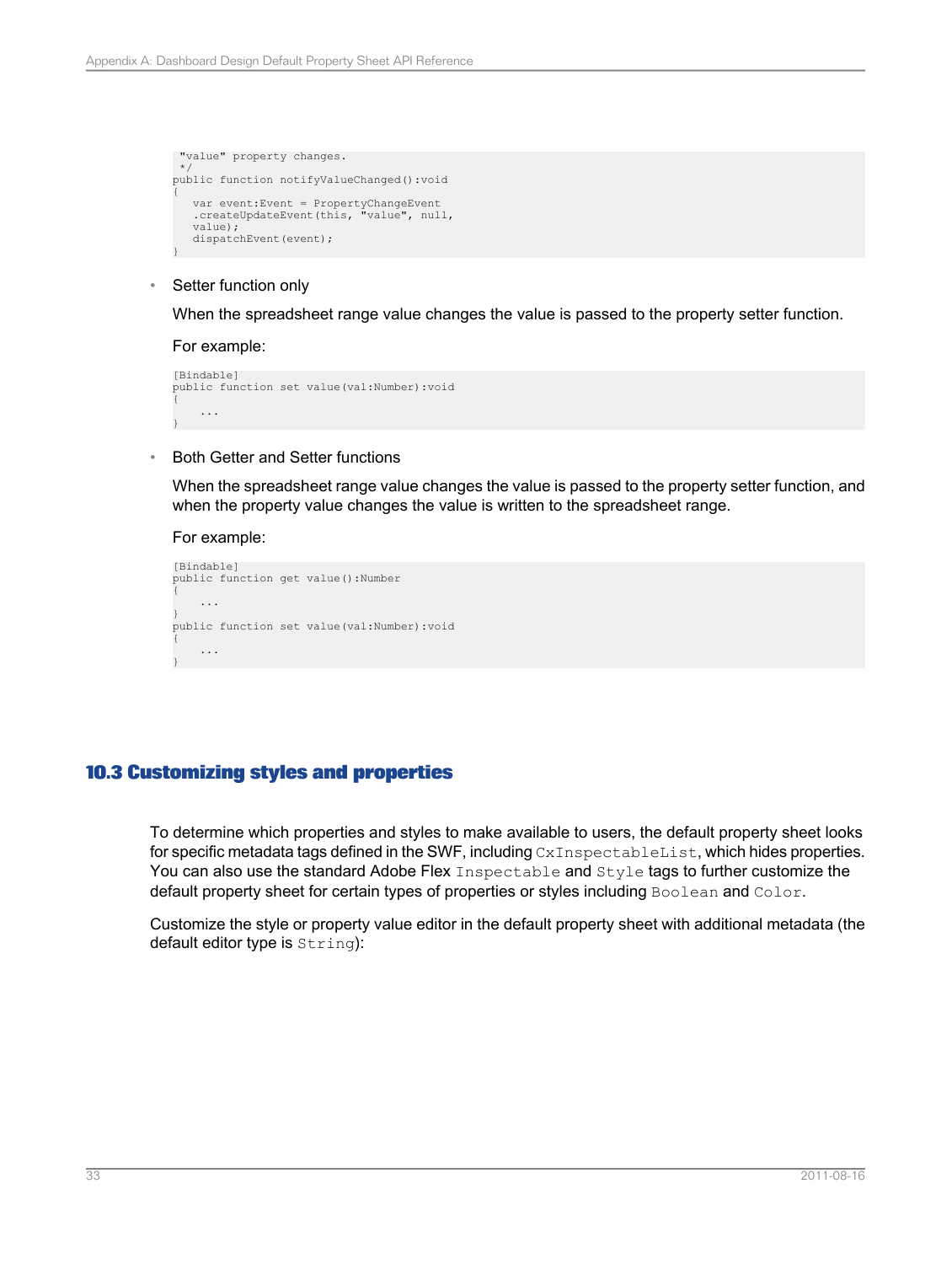| <b>Tag</b>                                                                                                                                                                                 | <b>Description</b>                                                                                                      |
|--------------------------------------------------------------------------------------------------------------------------------------------------------------------------------------------|-------------------------------------------------------------------------------------------------------------------------|
| Style: Font Family (a font name including Ver<br>dana, Arial)<br>For example,<br>[Style(name="titleFontFamily", defaultValue="Ver<br>dana", type="String", format="fontFamily")]           | A combo box in the property sheet allows users<br>to select a font from the list of fonts available on<br>their system. |
| Style: Font Weight (normal or bold)<br>For example:<br>[Style(name="titleFontWeight", defaultValue="normal",<br>type="String", format="fontWeight")]                                       | A combo box in the property sheet allows users<br>to choose a normal or bold font weight.                               |
| Style: Font Style (normal or italic)<br>For example:<br>[Style(name="titleFontStyle", defaultValue="normal",<br>type="String", format="fontStyle")]                                        | A combo box in the property sheet allows users<br>to choose an italic or normal font style.                             |
| Style: Color<br>For example:<br>[Style(name="titleFontColor", defaultVal<br>ue="0x000000", type="uint", format="Color")]                                                                   | A Color Selector in the property sheet allows<br>users to pick a color.                                                 |
| Style: Boolean (true or false)<br>For example:<br>[Style(name="invertThumbDirection", defaultVal<br>ue="false", type="Boolean")]                                                           | A combo box in the property sheet allows users<br>to select true or false                                               |
| Style: Known list of values (an enumerated list).<br>For example:<br>[Style(name="dataTipPlacement", defaultValue="top",<br>type="String", enumeration="top, left, right, bot<br>$t$ om")] | A combo box in the property sheet allows users<br>to pick from a list of values                                         |
| Style: Number<br>For example:<br>[Style(name="tickThickness", defaultValue="1",<br>type="Number")]                                                                                         | A text box in the property sheet allows the user<br>to type a number (restricted to numeric charac-<br>$ters)$ .        |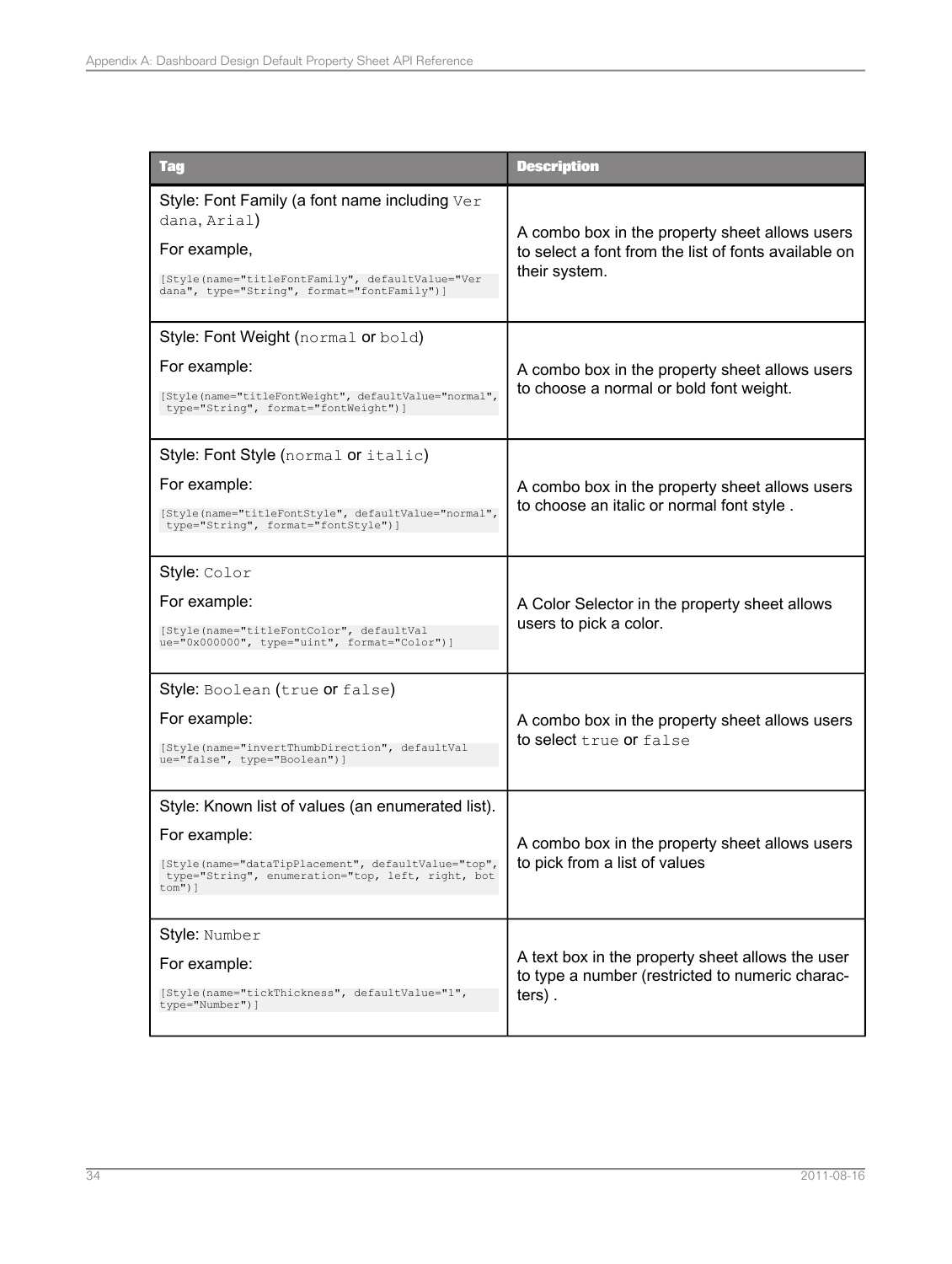| l Tag                                | <b>Description</b>                                                       |
|--------------------------------------|--------------------------------------------------------------------------|
| Inspectable: Boolean (true or false) |                                                                          |
| For example:                         | A combo box in the property sheet allows users<br>to pick true or false. |
| [Inspectable(type="Boolean")]        |                                                                          |

# <span id="page-34-0"></span>**10.4 Naming component properties**

For consistency with other Dashboard Design property sheets, use the following style conventions when naming component properties:

| <b>Type</b> |                                                                         |
|-------------|-------------------------------------------------------------------------|
| Array       | Use a plural ending to imply that you can have<br>more than one value.  |
|             | For example (for an Array of labels to show on<br>a chart): chartLabels |
| Color       | Include the word "color" at the end of your style<br>or property name.  |
|             | For example (for a border color): borderColor                           |

# <span id="page-34-1"></span>**10.5 Retain metadata required for the default property sheet (required)**

Before you compile your project, you must add compiler arguments to ensure the Adobe Flex compiler keeps the metadata required by the default property sheet:

From within your Adobe Flex project in Flex Builder:

- **1.** Click **File** > **Properties**.
- **2.** In the "Properties" dialog box, select **Flex Compiler**.
- **3.** Add the following additional compiler arguments to keep metadata for the Inspectable and Style tags, as well as the CxInspectableList tag.

For example: -locale en US -keep-as3-metadata+=Inspectable, Style, CxIn spectableList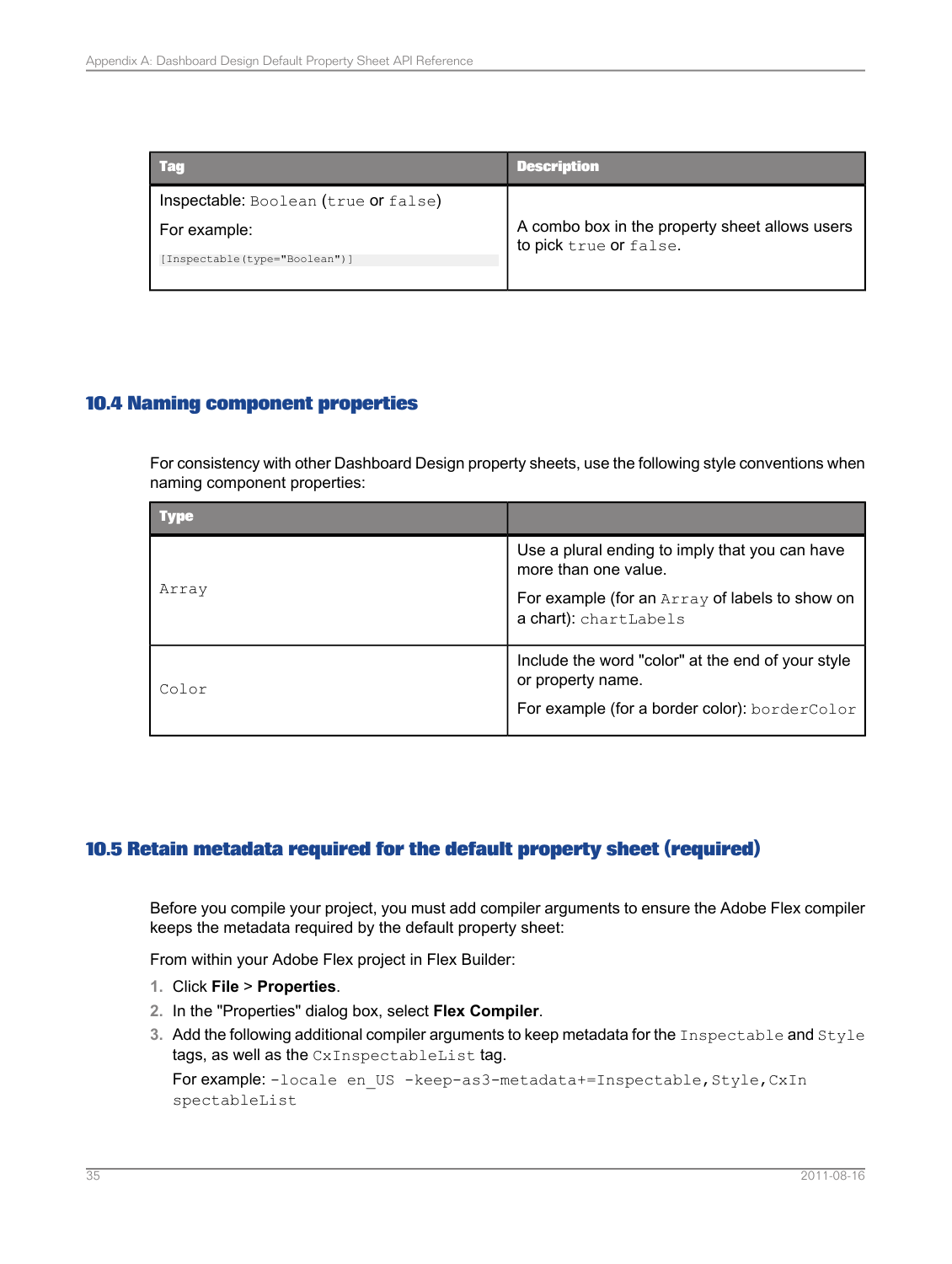Compile your release SWF to keep the metadata. To use the default [property](#page-18-1) sheet.

## <span id="page-35-0"></span>**10.6 Displaying and hiding properties in the default property sheet**

If the default property sheet is displaying more properties than you want, use the CxInspectableList tag to restrict the list of properties. Also, make sure you add the extra compiler arguments to keep the additional metadata required by the default property sheet and compile the release version of your SWF using MXMLC to keep the extra metadata.

**Related Topics**

• Hiding [unsupported](#page-30-1) Adobe Flex properties

• Retain metadata required for the default property sheet [\(required\)](#page-34-1)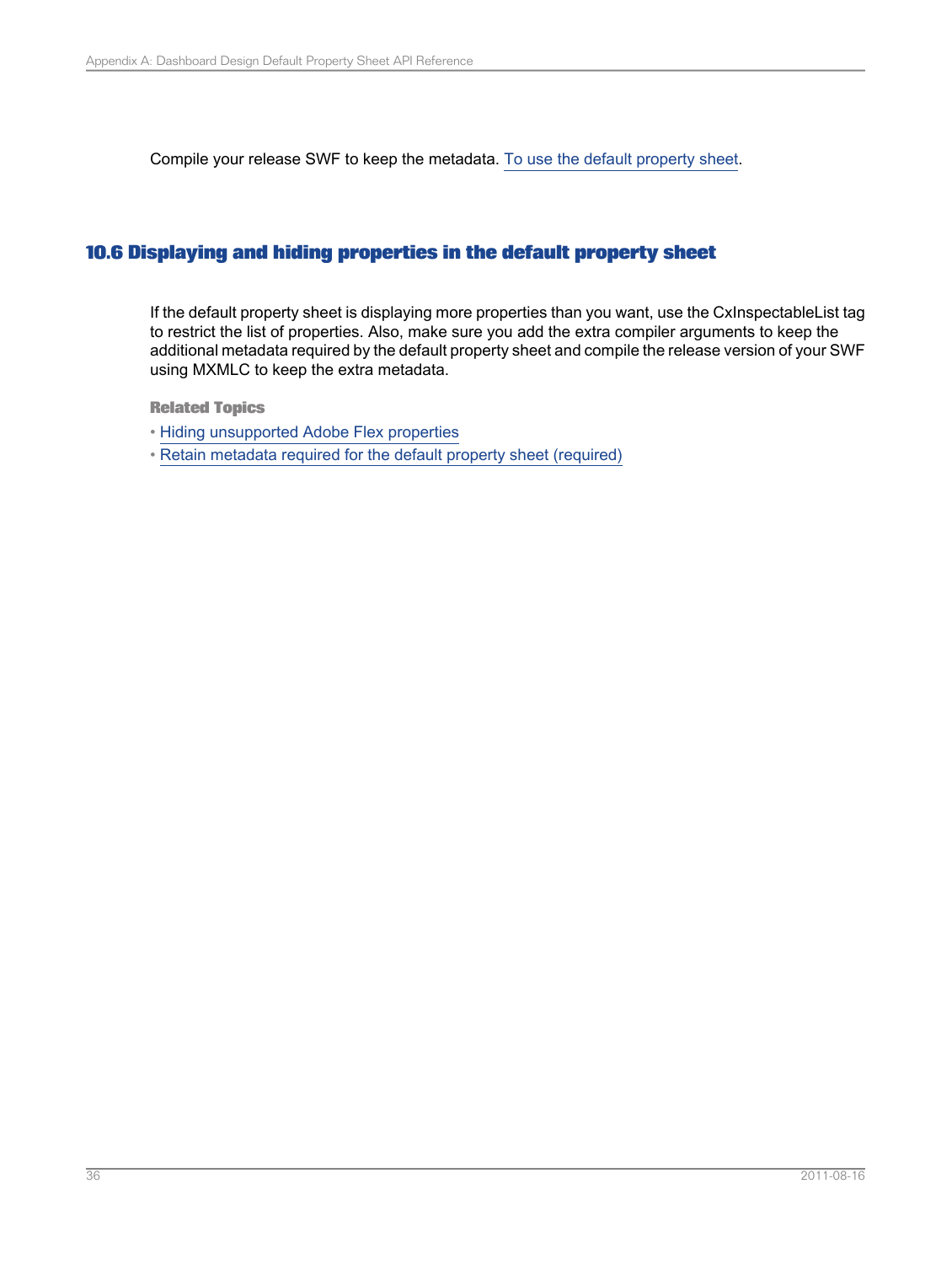# **Appendix B: Custom Property Sheet API Reference**

<span id="page-36-0"></span>Although you can use the default property sheet to get visual components working quickly in Xclesius, to provide the best user experience, you can create a customer property sheet for your add-on. Custom connections cannot use the default property sheet, so you must create a custom property sheet for connection add-ons.

When you build a custom property sheet, you have full control over the layout and the properties available for users to view, edit, and bind to the spreadsheet.

#### **Note:**

Only simple data types are supported including Object, Number and Array.

## <span id="page-36-1"></span>**11.1 High-level steps for creating custom property sheets**

This section provides a high-level description for each step required to create a custom property sheet. For a walkthrough on creating a custom property sheet tht includes more details for each steps, see the SAP BusinessObjects Dashboard Design SDK Tutorial 4 available with your Dashboard Design SDK documentation.

To see an example custom property sheet for a visual component, refer to the CustomPropSheetHo rizontalSlider sample add-on component.

- **1.** Create an Adobe Flex project for your custom property sheet. You can use the top-level application MXML to create your property sheet...
- **2.** Drag and drop Adobe Flex MXML visual components to create your custom property sheet user interface.
- **3.** Create an instance of the custom property sheet proxy (xcelsius.propertySheets.impl.Prop ertySheetExternalProxy) that allows communication between the custom property sheet and Dashboard Design.

For example:

```
import xcelsius.propertySheets.impl.PropertySheetExternalProxy;
import xcelsius.propertySheets.interfaces.IPropertySheetProxy;
// Create an instance of the proxy between the custom property sheet and Xcelsius 2008.
protected var proxy:IPropertySheetProxy = new PropertySheetExternalProxy();
```
**4.** The custom property sheet loads every time the user selects the component or the connection to view its properties in Dashboard Design. Add in initialization ActionScript code to initialize the custom property sheet when it is loaded and to notify Dashboard Design (via the proxy) when the custom property sheet has finished loading.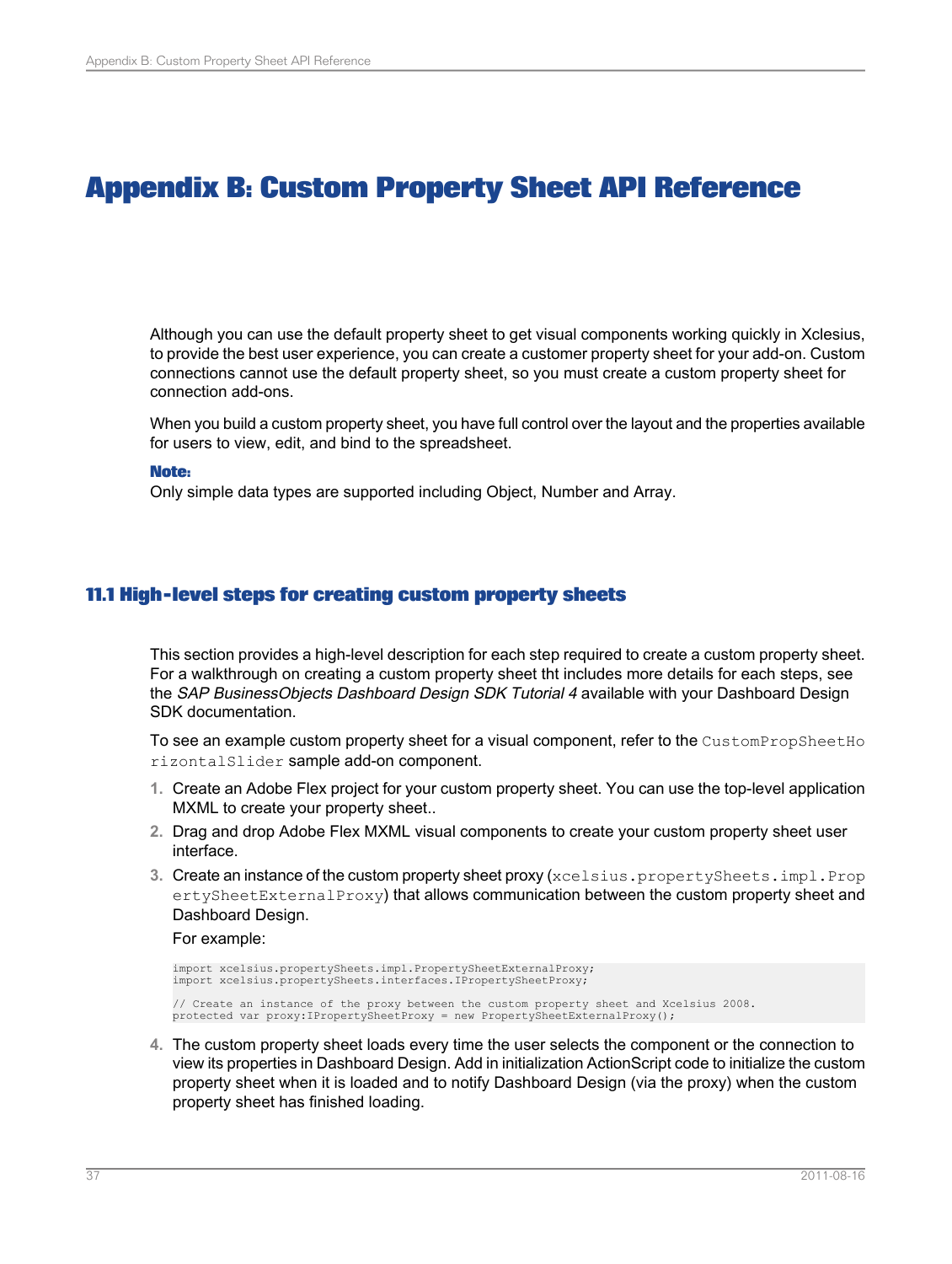- **5.** Handle localization based on Dashboard Design language setting.
- 6. Add a helper function called get PropertyBindDisplayName that returns null if the property is not bound to the spreadsheet, otherwise it returns the displayable text for the cell range that the property is bound to.
- **7.** Add a helper function that lets the Dashboard Design user bind a property to the spreadsheet (initiateBind) and another helper function that handles the user cell selection (continueBind) to create the binding and update the custom property sheet.
- **8.** Add calls to set the property via the proxy when a value changes in the custom property sheet user interface.

For example (let the Dashboard Design user edit a number value in the custom property sheet):

<mx:TextInput id="valueEditor" ... change="proxy.setProperty('value', Number(valueEditor.text));" />

**9.** Add calls to set a style via the proxy when a value changes in the custom property sheet user interface.

For example (let the Dashboard Design user pick a color for a border style in the custom property sheet):

<mx:ColorPicker id="colorEditor" ... change="proxy.setStyle('borderColor', colorEditor.selectedColor);"  $/$ 

**10.** Add calls to let the user bind a property (styles cannot be bound) to the spreadsheet in the custom property sheet.

For example (using an Adobe Flex Button to start the bind process for the value property):

<mx:Button ... click="initiateBind('value')" />

## <span id="page-37-0"></span>**11.2 Bindings to and from the spreadsheet**

**InputBindings and OutputBindings types**

When you create a binding, you also specify how to handle passing values from the spreadsheet to the property set function, and how to pass values from the property get function to the spreadsheet:

• InputBindings.SINGLETON or OutputBindings.SINGLETON

A single value is passed.

### **Note:**

If the user selects multiple cells only the first cell is used.

• InputBindings.ARRAY2D or OutputBindings.ARRAY2D

Multiple columns or rows of cells are passed as a 2D array.

For example (user selects cells **A1:C2**): [[A1,B1,C1],[A2,B2,C2]]

• InputBindings.ARRAY or OutputBindings.ARRAY

Multiple columns or rows of cells are passed as a flattened 1D array.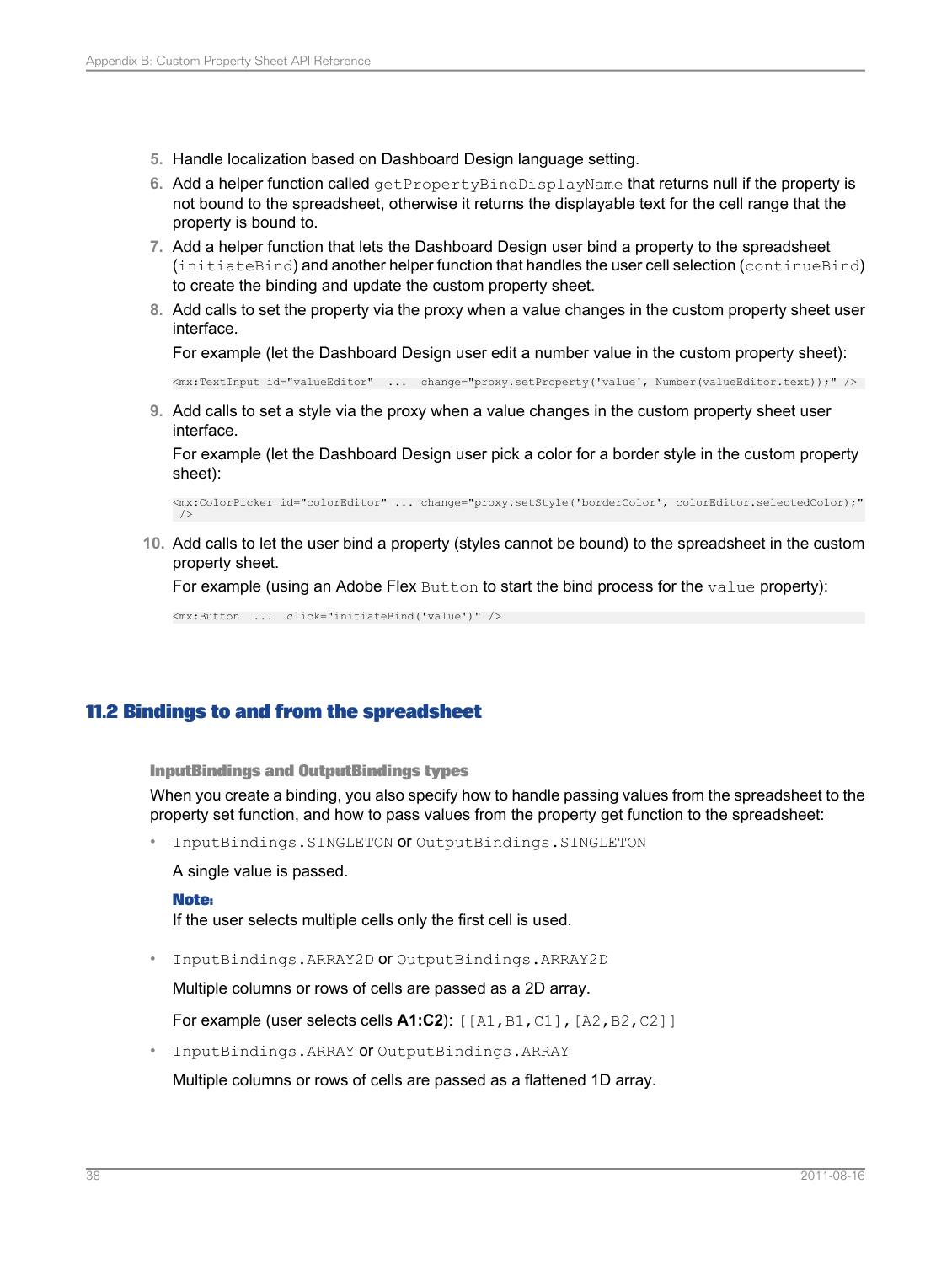**For example (user selects cells A1:C2):** [A1, B1, C1, A2, B2, C2]

#### **Binding directions**

Binding directions between the spreadsheet and the component property can be:

- Two way between the spreadsheet and component property
- One way: spreadsheet to the component property
- One way: component property to the spreadsheet

You can also bind sub-elements and sub-properties to the spreadsheet.

#### **Related Topics**

- [Two-direction](#page-38-0) bindings
- [Spreadsheet](#page-39-0) to component bindings
- Component to [spreadsheet](#page-39-1) bindings
- Sub-element and [Sub-property](#page-40-0) Binding

## <span id="page-38-0"></span>**11.2.1 Two-direction bindings**

When you use bindings with two-way direction, the spreadsheet is updated when the property value changes and the property value is updated when the spreadsheet changes.

#### **Note:**

The component property needs to have both getter and setter functions for this to work and they must be marked as Bindable.

```
[Bindable]
public function get value():Number
{
    ...
}
public function set value(val:Number):void
{
    ...
}
```
**1.** Bind a single value property.

For example:

proxy.bind(propertyName, null, bindingId, BindingDirection.BOTH, InputBindings.SINGLETON, OutputBind ings.SINGLETON);

**2.** Bind an array as a 2D array.

For example:

proxy.bind(propertyName, null, bindingId, BindingDirection.BOTH, InputBindings.ARRAY2D, OutputBindings.AR RAY2D);

## **3.** Bind an array as a 1D array.

#### For example:

proxy.bind(propertyName, null, bindingId, BindingDirection.BOTH, InputBindings.ARRAY, OutputBindings.ARRAY);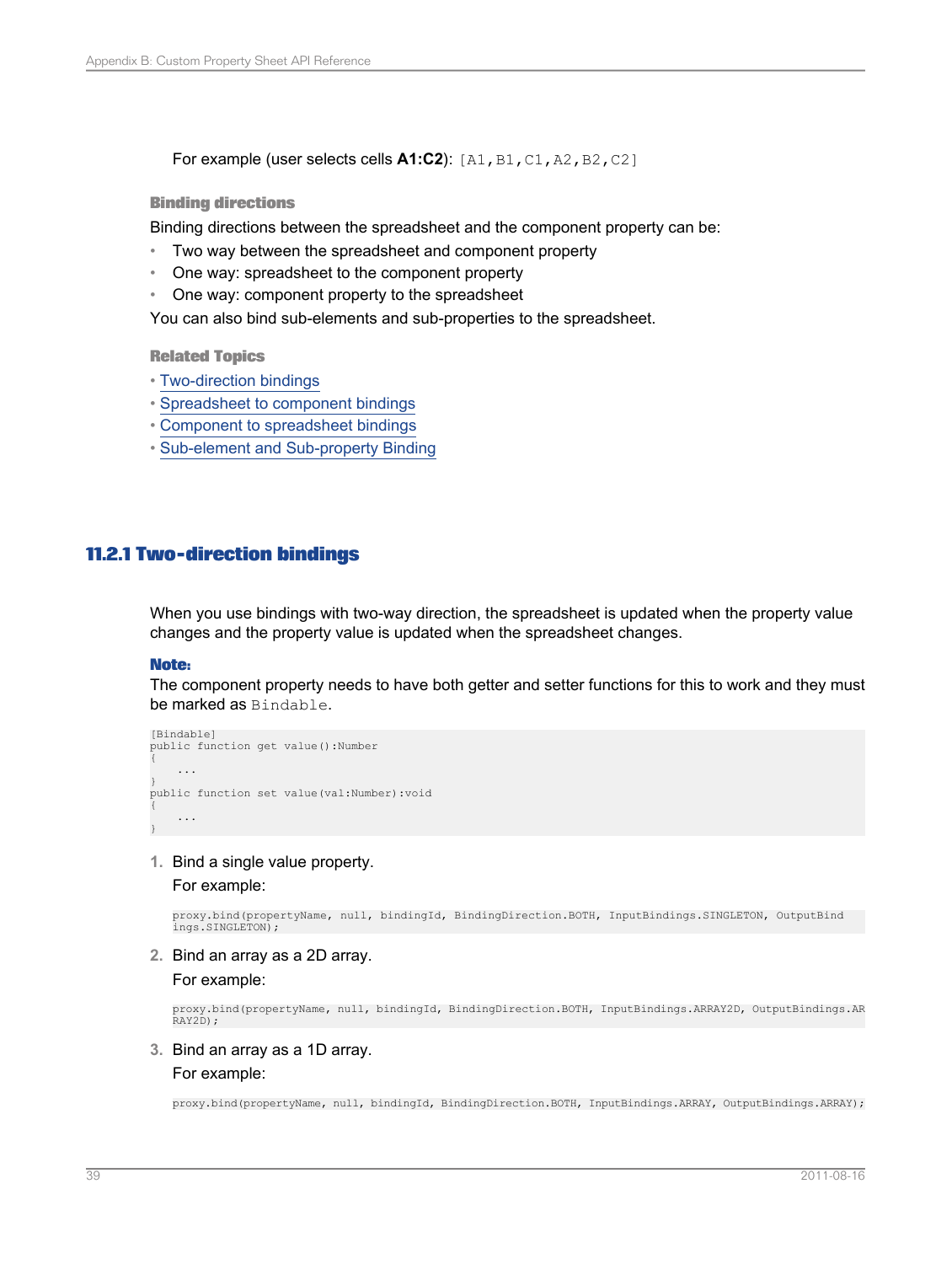## <span id="page-39-0"></span>**11.2.2 Spreadsheet to component bindings**

If you use spreadsheet to component bindings, the property value is updated when the spreadsheet changes. Known as an output from the spreadsheet to the user (or in this case the component property).

#### **Note:**

The component property needs to have a setter function for this to work.

```
[Bindable]
public function set value(val:Number):void
{
    ...
}
```
**1.** Bind a single value property.

```
For example:
```
proxy.bind(propertyName, null, bindingId, BindingDirection.OUTPUT,"", OutputBindings.SINGLETON);

**2.** Bind an array as a 2D array. For example:

proxy.bind(propertyName, null, bindingId, BindingDirection.OUTPUT, "", OutputBindings.ARRAY2D);

**3.** Bind an array as a 1D array. For example:

proxy.bind(propertyName, null, bindingId, BindingDirection.OUTPUT, "", OutputBindings.ARRAY);

## <span id="page-39-1"></span>**11.2.3 Component to spreadsheet bindings**

If you use component to spreadsheet bindings, the spreadsheet is updated when the component property value changes. Known as an input from the user (or in this case the component property) to the spreadsheet.

### **Note:**

The component property needs to have a getter function. By default, a getter function cannot be marked Bindable on its own. You need to specify the propertyChange event. Use the dispatchEvent call to dispatch a propertyChange event.

```
[Bindable("propertyChange")]
public function get value():Number
{
    ...
}
/**
* Example of how to notify when the
"value" property changes.
*/
public function notifyValueChanged():void
```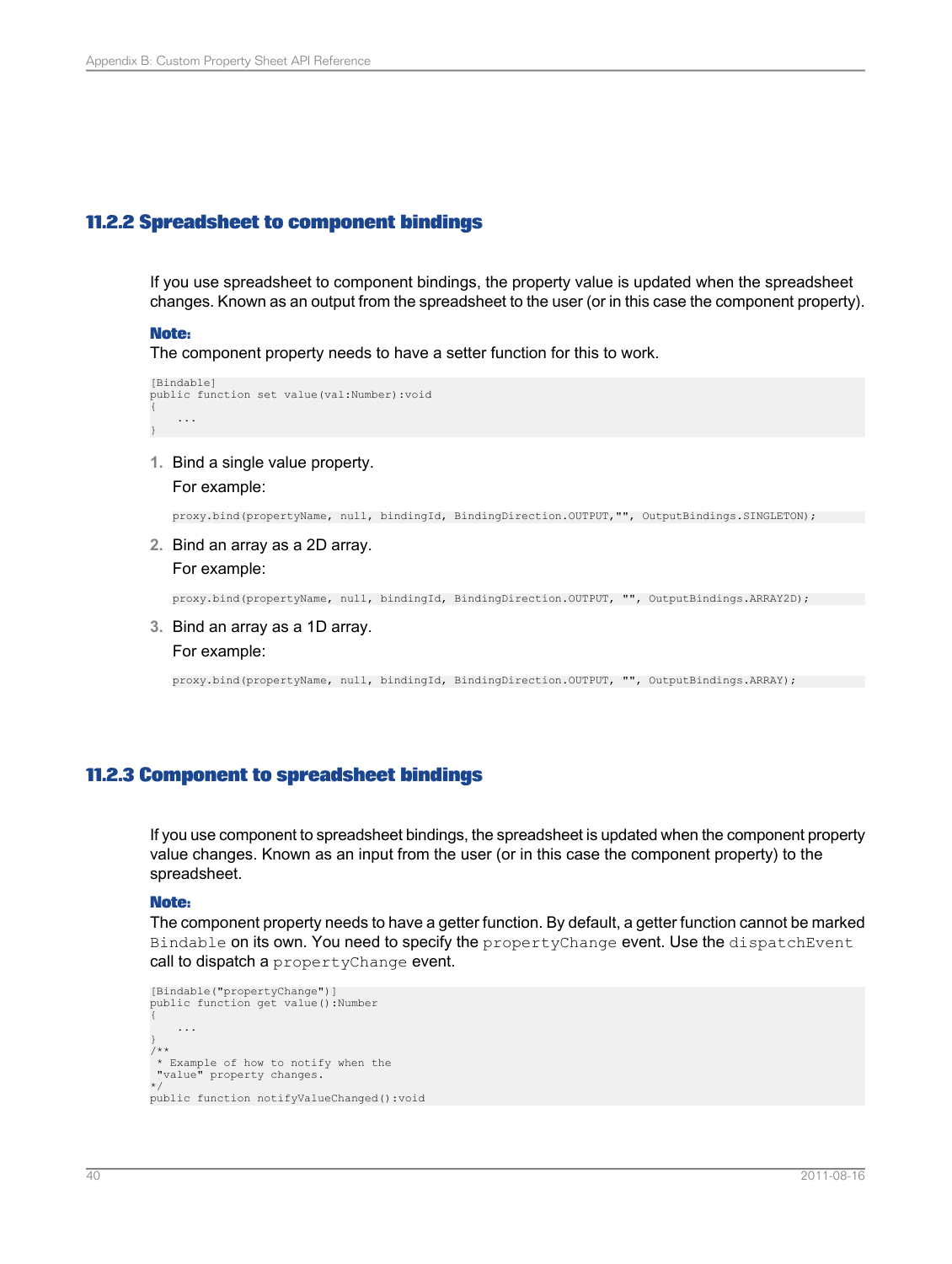```
{
    var event:Event = PropertyChangeEvent
.createUpdateEvent(this, "value", null,
    value);
    dispatch(event);
```
**1.** Bind a single value property.

#### For example:

}

proxy.bind(propertyName, null, bindingId, BindingDirection.INPUT, InputBindings.SINGLETON, "");

**2.** Bind an array as a 2D array. For example:

proxy.bind(propertyName, null, bindingId, BindingDirection.INPUT, InputBindings.ARRAY2D, "");

**3.** Bind an array as a 1D array.

#### For example:

proxy.bind(propertyName, null, bindingId, BindingDirection.INPUT, InputBindings.ARRAY, "");

## <span id="page-40-0"></span>**11.2.4 Sub-element and Sub-property Binding**

Most connections allow binding property sub-elements or sub-properties that are of Array type to the Excel spreadsheet. For example of a sub-element binding, the RSS Connector has a property called rssItems that contains all of the feed items returned from the loading process. Each feed item has a title, a description, a link, and a published date. You can then bind an individual feed item or each element of a single feed, such as title, to the Excel spreadsheet. Refer to the sample "RSS Connector With Trigger" and its source code for an example.

To use sub-element or sub-property binding, first create a chain accessor, which provides a mechanism to access and assign a specific element or property within an Array, and pass it as the second parameter to the bind method of the property sheet proxy as follows:

#### Sub-element binding:

```
// create a chain to bind to rssItems[0]<br>var chain:Array = [0]:
                                              //access first feed item: an array of 4 elements
// binding to rssItems
proxy.bind("rssItems", chain, bindingID, BindingDirection.INPUT, InputBindings.ARRAY, "");
or
```

```
// create a chain to bind to rssItems[0][2] var chain: Array = [0, 2];
                                                      \sqrt{2} //access the third element of the first feed item
// binding to rssItems
proxy.bind("rssItems", chain, bindingID, BindingDirection.INPUT, InputBindings.SINGLETON, "");
```
#### Sub-property binding:

```
// create a chain to bind to sub-property data[0].xValue var chain:Array = [0, "xValue"]; //access
                                                         //access xValue property of the first object
// binding to property "data"
proxy.bind("data", chain, bindingID, BindingDirection.INPUT, InputBindings.SINGLETON, "");
```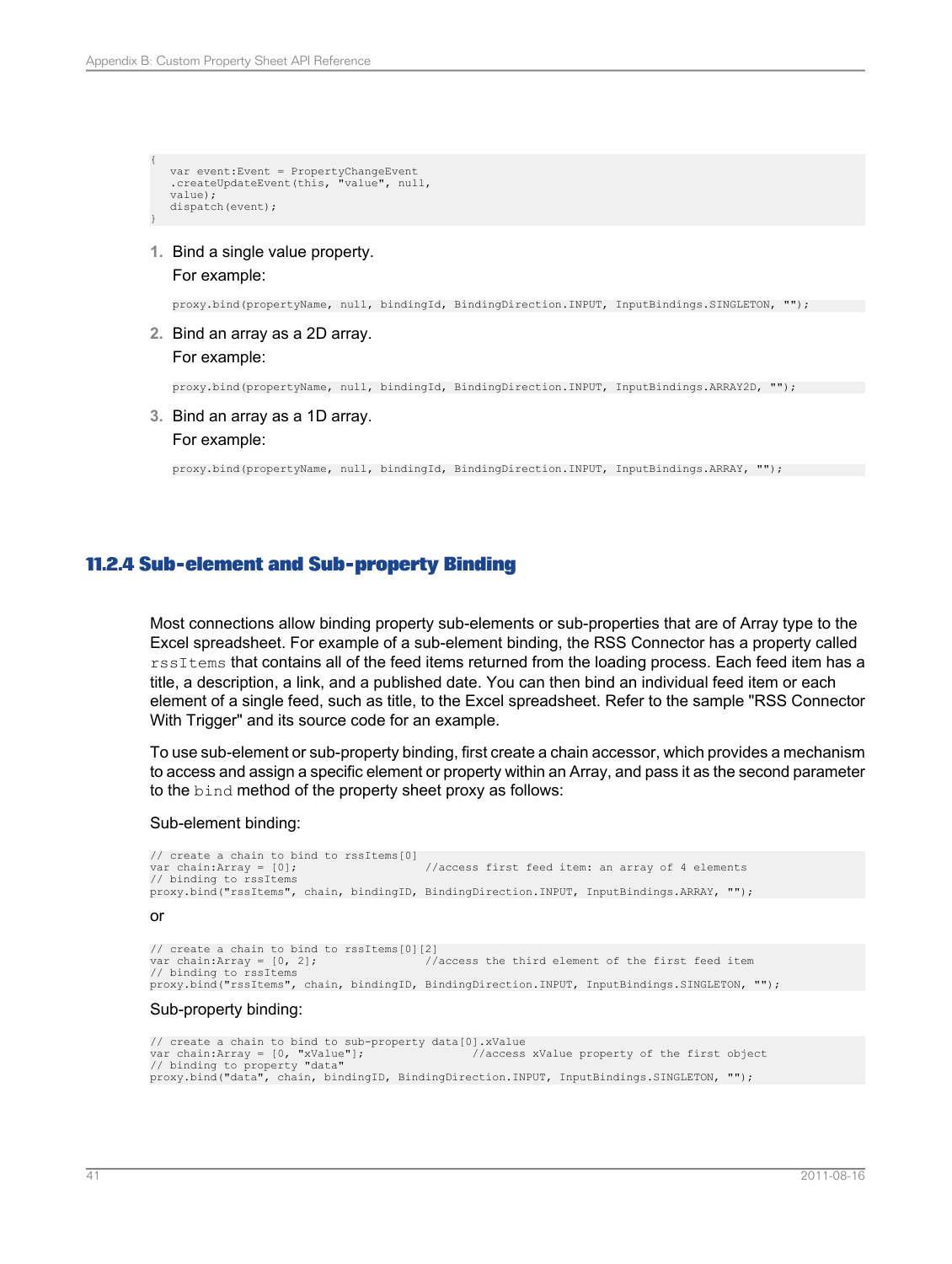### **Note:**

The binding type on either InputBindings or OutputBindings should match the type of the end point (data[0].xValue) and not the property (data).

# <span id="page-41-0"></span>**11.3 Localizing property sheets**

To get the language setting from Dashboard Design, create a variable to hold the locale string:

var locale:String = proxy.getLocale();

locale variable can then hold one of these values:

- de (German)
- ko (Korean)
- es (Spanish)
- en (English)
- pt (Portugese)
- sv (Swedish)
- fr (French)
- zh\_CN (Chinese simplified)
- zh TW (Chinese traditional)
- ru (Russian)
- nl (Dutch)
- it (Italian)
- ja (Japanese)

<span id="page-41-1"></span>The property sheet should load corresponding strings based on the locale variable. The default locale should be in English. For an example of localizing the property sheet, see the CustomPropSheetHo rizontalSlider sample add-on source code.

# **11.4 ActionScript Documentation (ASDocs) and Class Diagram**

Refer to the Dashboard Design Component SDK ActionScript Documentation (ASDocs) and the Dashboard Design Component SDK Class Diagram for more information on the classes and methods of the Dashboard Design Component SDK custom property sheet API.

Refer to Tutorial 4 for more information on how to create a custom property sheet using the custom property sheet API.

Refer to the CustomPropSheetHorizontalSlider sample for an example custom property sheet.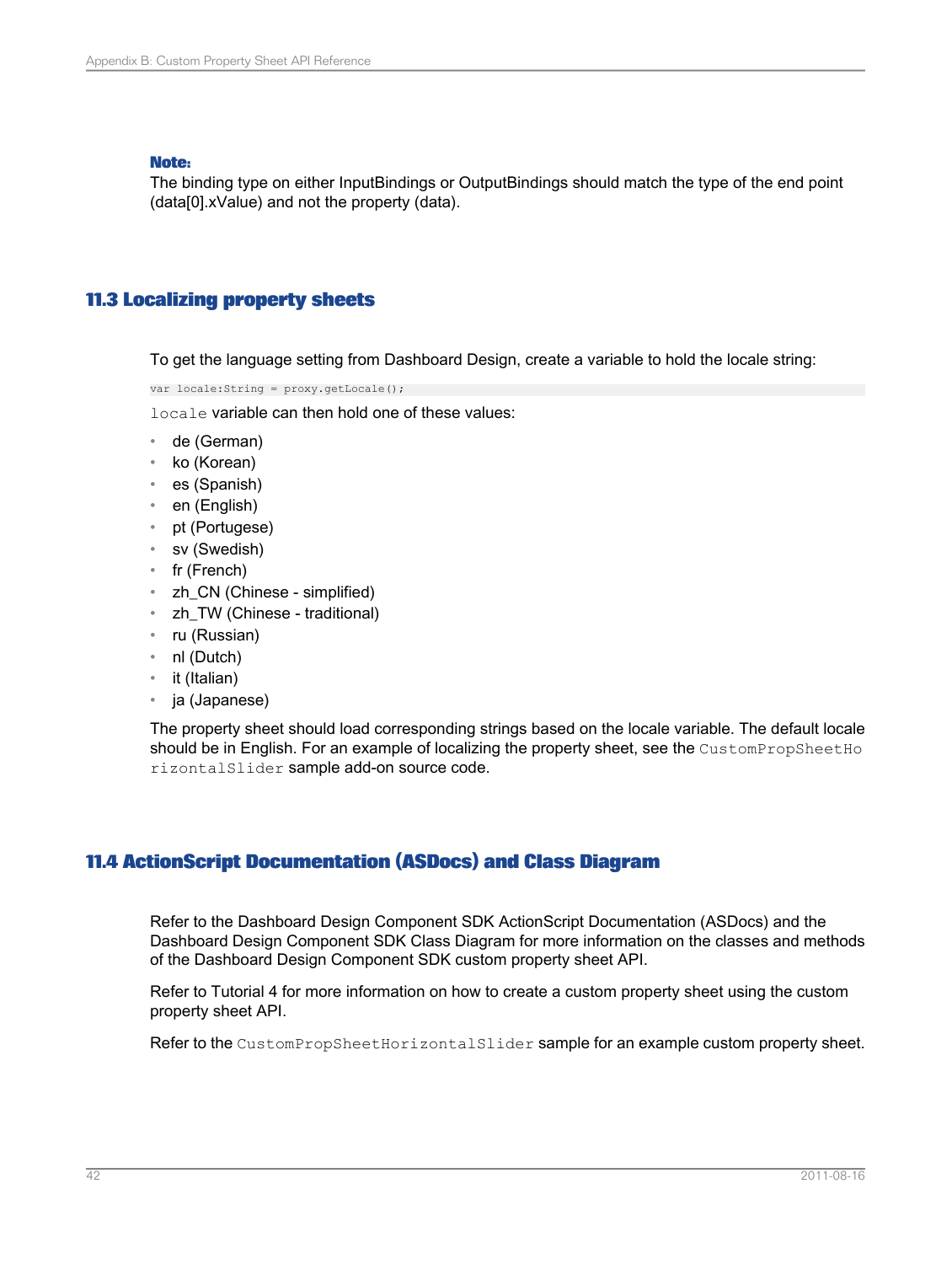# **Appendix C: Add-On Manager Command Line Interface**

<span id="page-42-0"></span>This section provides an overview for using the command-line interface to install add-on files. For more information about using the integrated Add-On Manager in Dashboard Design, see the Using Advanced Features in Dashboard Design User Guide.

### **Caution:**

Before installing or removing add-on packages, close Dashboard Design.

To use the command-line version of the Add-On Manager to install add-on (.xlx) files:

- **1.** Open the command prompt and go to the directory where Dashboard Design Component SDK is installed. For example, C:\Programs Files\BusinessObjects\Xcelsius\SDK.
- **2.** For usage, type AddOnMgr\_CL and press **Enter**.
- **3.** Use the following commands to add and remove add-ons:

### **Note:**

If paths contain spaces, they must be enclosed in quotation marks.

| <b>Action</b>                          | <b>Command</b>                                                                                                                                                           |
|----------------------------------------|--------------------------------------------------------------------------------------------------------------------------------------------------------------------------|
| To list all installed packages         | AddOnMgr CL -1                                                                                                                                                           |
| To install a package                   | AddOnMgr CL -i XLX PATH                                                                                                                                                  |
| To install all packages in a directory | AddOnMgr CL -i -dir XLX DIR PATH                                                                                                                                         |
| To remove a package                    | AddOnMgr CL -r XLX GUID or<br>AddOnMgr CL -r -1<br>PACKAGE LIST INDEX<br>Note:<br>XLX GUID and PACKAGE LIST INDEX are<br>available when you list all installed packages. |
| To remove all installed packages       | AddOnMgr CL -r -all                                                                                                                                                      |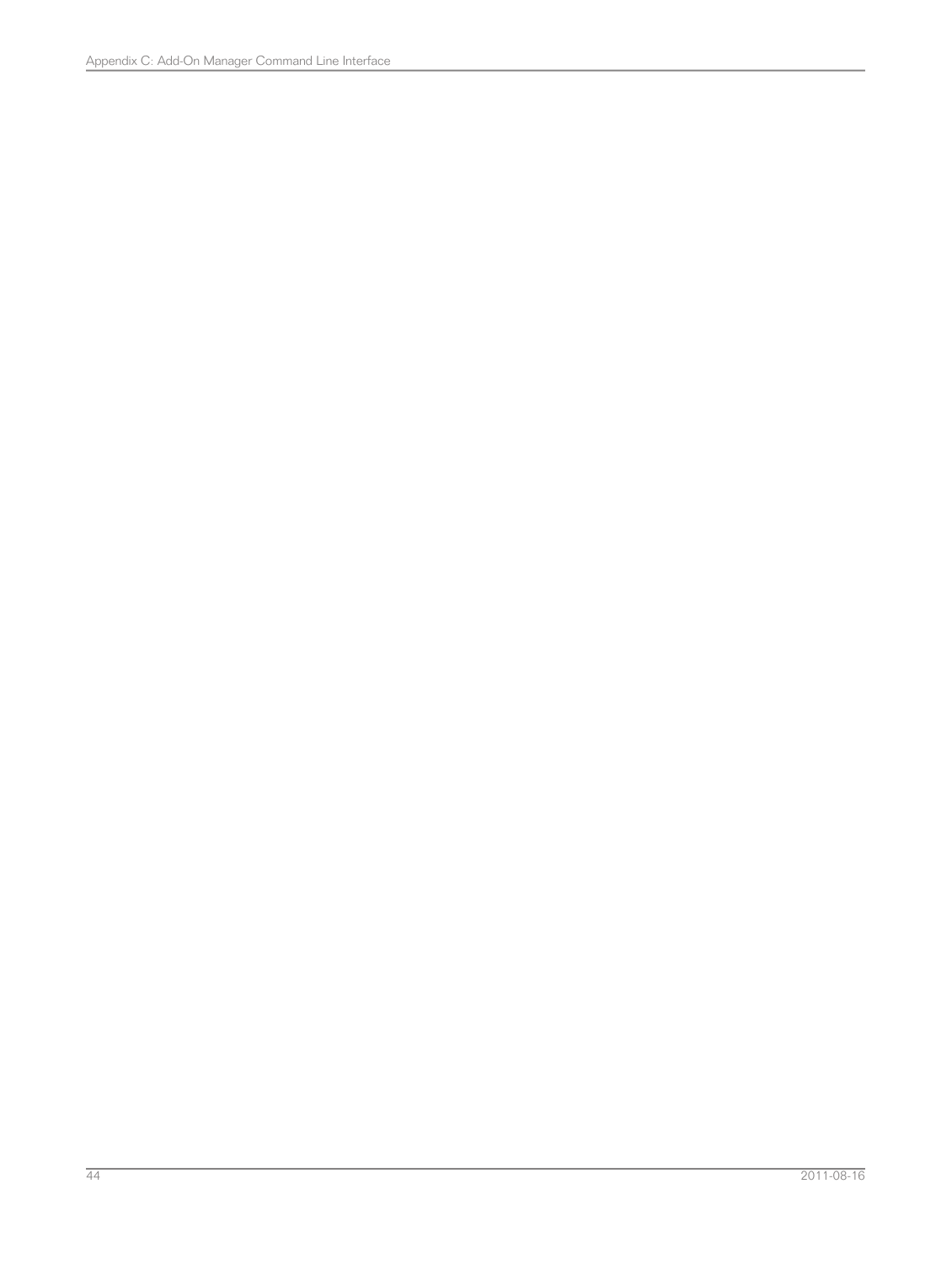# **More Information**

<span id="page-44-0"></span>

| <b>Information Resource</b>                  | <b>Location</b>                                                                                                                                                                                                                                                                                                                                                                                                                                                                                                                                                                                                                                                                                                                   |
|----------------------------------------------|-----------------------------------------------------------------------------------------------------------------------------------------------------------------------------------------------------------------------------------------------------------------------------------------------------------------------------------------------------------------------------------------------------------------------------------------------------------------------------------------------------------------------------------------------------------------------------------------------------------------------------------------------------------------------------------------------------------------------------------|
| SAP BusinessObjects product infor-<br>mation | http://www.sap.com                                                                                                                                                                                                                                                                                                                                                                                                                                                                                                                                                                                                                                                                                                                |
| <b>SAP Help Portal</b>                       | Navigate to http://help.sap.com/businessobjects and on the "SAP Busi-<br>nessObjects Overview" side panel click All Products.<br>You can access the most up-to-date documentation covering all SAP<br>BusinessObjects products and their deployment at the SAP Help Portal.<br>You can download PDF versions or installable HTML libraries.<br>Certain guides are stored on the SAP Service Marketplace and are not<br>available from the SAP Help Portal. These guides are listed on the Help<br>Portal accompanied by a link to the SAP Service Marketplace. Customers<br>with a maintenance agreement have an authorized user ID to access<br>this site. To obtain an ID, contact your customer support representative.        |
| <b>SAP Service Marketplace</b>               | http://service.sap.com/bosap-support > Documentation<br>Installation guides: https://service.sap.com/bosap-instguides<br>Release notes: http://service.sap.com/releasenotes<br>The SAP Service Marketplace stores certain installation guides, upgrade<br>and migration guides, deployment guides, release notes and Supported<br>Platforms documents. Customers with a maintenance agreement have<br>an authorized user ID to access this site. Contact your customer support<br>representative to obtain an ID. If you are redirected to the SAP Service<br>Marketplace from the SAP Help Portal, use the menu in the navigation<br>pane on the left to locate the category containing the documentation you<br>want to access. |
| Docupedia                                    | https://cw.sdn.sap.com/cw/community/docupedia<br>Docupedia provides additional documentation resources, a collaborative<br>authoring environment, and an interactive feedback channel.                                                                                                                                                                                                                                                                                                                                                                                                                                                                                                                                            |
| Developer resources                          | https://boc.sdn.sap.com/<br>https://www.sdn.sap.com/irj/sdn/businessobjects-sdklibrary                                                                                                                                                                                                                                                                                                                                                                                                                                                                                                                                                                                                                                            |